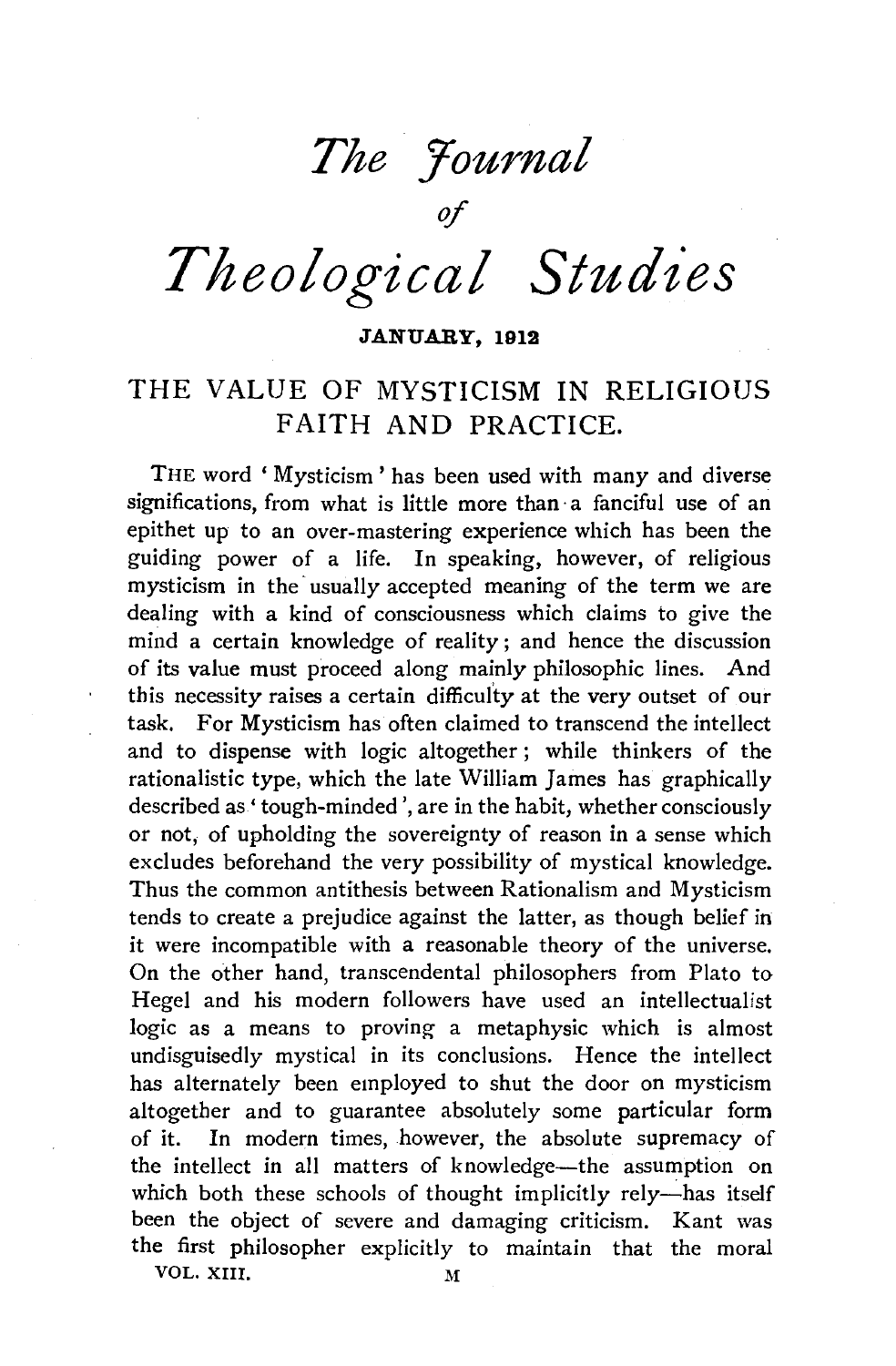side of man's nature enabled him to reach a knowledge of reality which pure reason was powerless to gain or to prove; but this side of Kant's teaching was left undeveloped by his immediate disciples. In the world of technical philosophy it has been left for the pragmatist movement to draw full attention to the part played by the will and the emotions in the attainment and testing of knowledge, and to create a widespread and insistent doubt as to the infallibility, or rather the possibility, of a purely intellectual criterion. *)t* would of course be out of place to enter here into the intricacies of philosophic controversy; but it may be broadly stated that the tendency of the most distinctively recent thought has been to assert that the intellect, instead of being the infallible guide to all truth, is but an imperfect human instrument whereby our personality seeks to satisfy its cravings and achieve its ends. It is obvious that this suggestion once admitted takes us far indeed along the path of scepticism. Perhaps the furthest point has been reached by M. Bergson whose method William James so warmly commended in one of his later books.<sup>1</sup> Starting from the inability of the intellectualist logic to give any satisfactory account of causation, activity, and change in general, they suggest that this failure is due, not, as Platonists have thought, to the unreal character of the objective world of sense, but to the limitations of the intellect itself, which in order to work at all must regard its concepts as static and unchanging and so can never represent to itself adequately the ideas of activity and motion. The knowledge of these latter realities does not come to us by the operation of the senses and the intellect upon the external world, but is part of that self-conscious life which we experience in our ' free' actions and which constitutes us persons. It would be irrelevant here to enter into all the difficulties and selfcontradictions into which the developement of this theory appears to lead, when it claims to deal with all intellectual knowledge as a necessarily imperfect abstraction from reality itself. It is, however, worth while to notice that competent philosophers are maintaining that the whole self-conscious life of a personality supplies a certain knowledge which the intellect, as being only one function or aspect of that life, is of its nature powerless alike to prove or to deny. In other words, while systems of <sup>1</sup> H. Bergson *Évolution créatrice* ; W. James *A Pluralistic Universe*.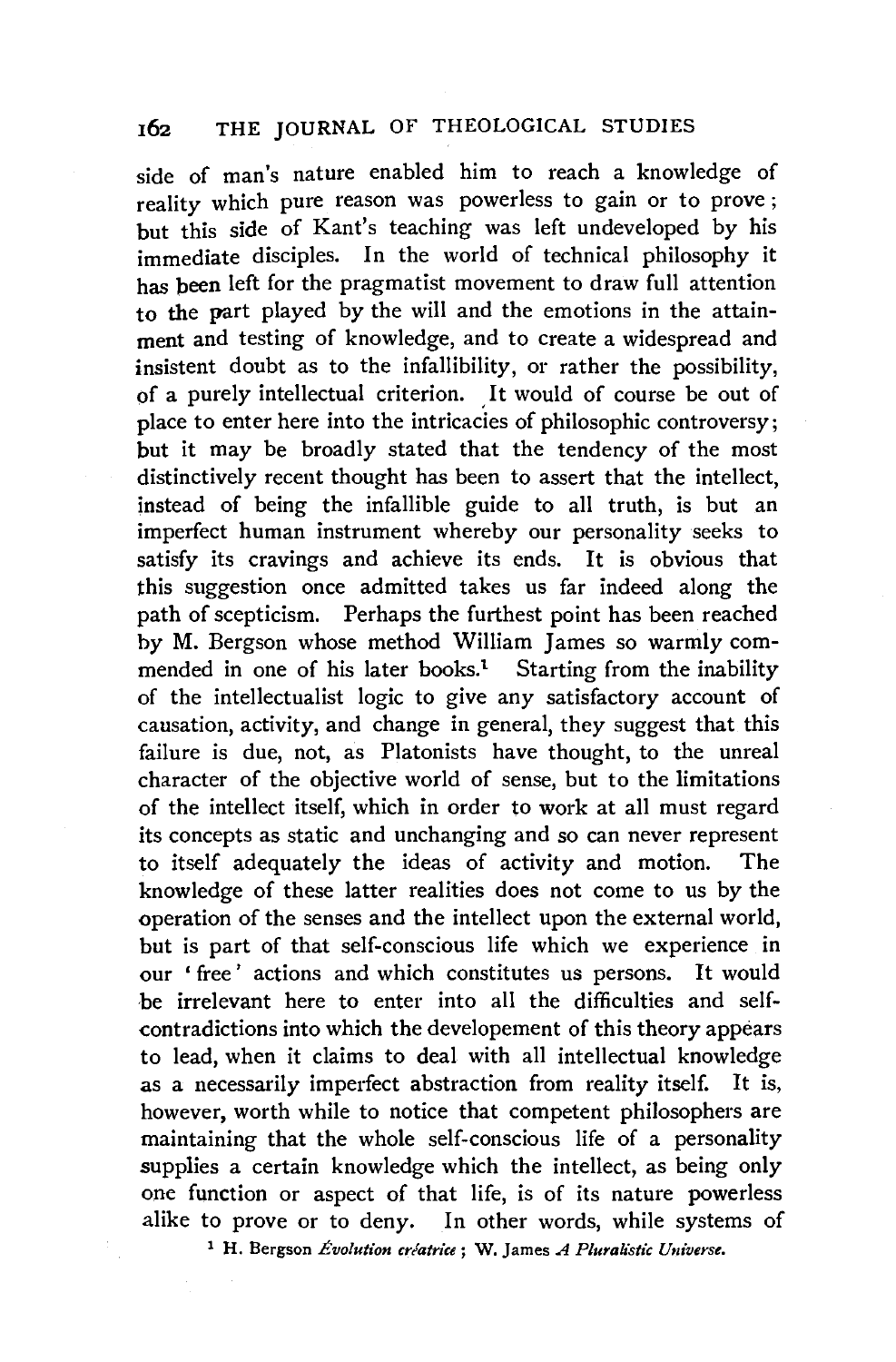philosophy have always hitherto tended to find the ultimate reality either in abstract Mind or in abstract Matter, the trend of much recent thought has been towards asserting that the personality which abstracts is a more ultimate reality than the abstractions which it makes through reflexion either on its own self-conscious life or on the external world which is the object of its experience. If then personality in this sense is a mystery which transcends the intellect, surely the door is open wider than ever for the discussion of mystical experiences, the claim of which is precisely to deal with the deepest realities of personal life.1 And we need not be surprised when we find philosophers like William James turning from the abstract God of Theology to the Living Power apprehended in the direct experiences of the religious soul. Now, if ever, religious mysticism has an opportunity of vindicating its claim to make a real contribution to the sum of human knowledge and experience. Even if we refuse altogether to follow either Bergson or James in their constructive theories, we may allow recent criticism the credit of having shewn that the mysticism of transcendental philosophers, such as Plato, Fichte, or Hegel, was at least as much the emotional inspiration of their reasoning as its logical consequence.<sup>2</sup> Even Mr F. H. Bradley has acknowledged that metaphysics are a satisfaction of the mystical side of our nature.<sup>3</sup> Such idealistic thinkers at any rate fight on the side of the religious mystic against the rationalist who would crush the aspirations of the human spirit with the dead weight of a mechanical determinism. And, even in proportion as their dialectical arguments appear to fall short of the rigid and universal cogency once claimed for them, the mystical instinct -of so many great minds stands out clearly as demanding recognition and respect.

We may therefore enquire into the content of mystical experience without any *a priori* scruple or prejudice of the intellect <sup>1</sup> M. Bergson's position is peculiar, and it is only fair to say that his constructive

<sup>2</sup> In connexion with Hegel this point has been very clearly brought out in an Article by G. P. Adams entitled *The Mystical Element in Hegel's Early Theological Writings* which appears in the *University of California Publications in Philosophy*  vol. ii No. 4; see especially pp. 92 sqq.

<sup>3</sup> Cf. the very interesting remarks in the Introduction to Appearance and *Reality.* 

system would exclude such an inference-whether consistently or not, cannot here be discussed.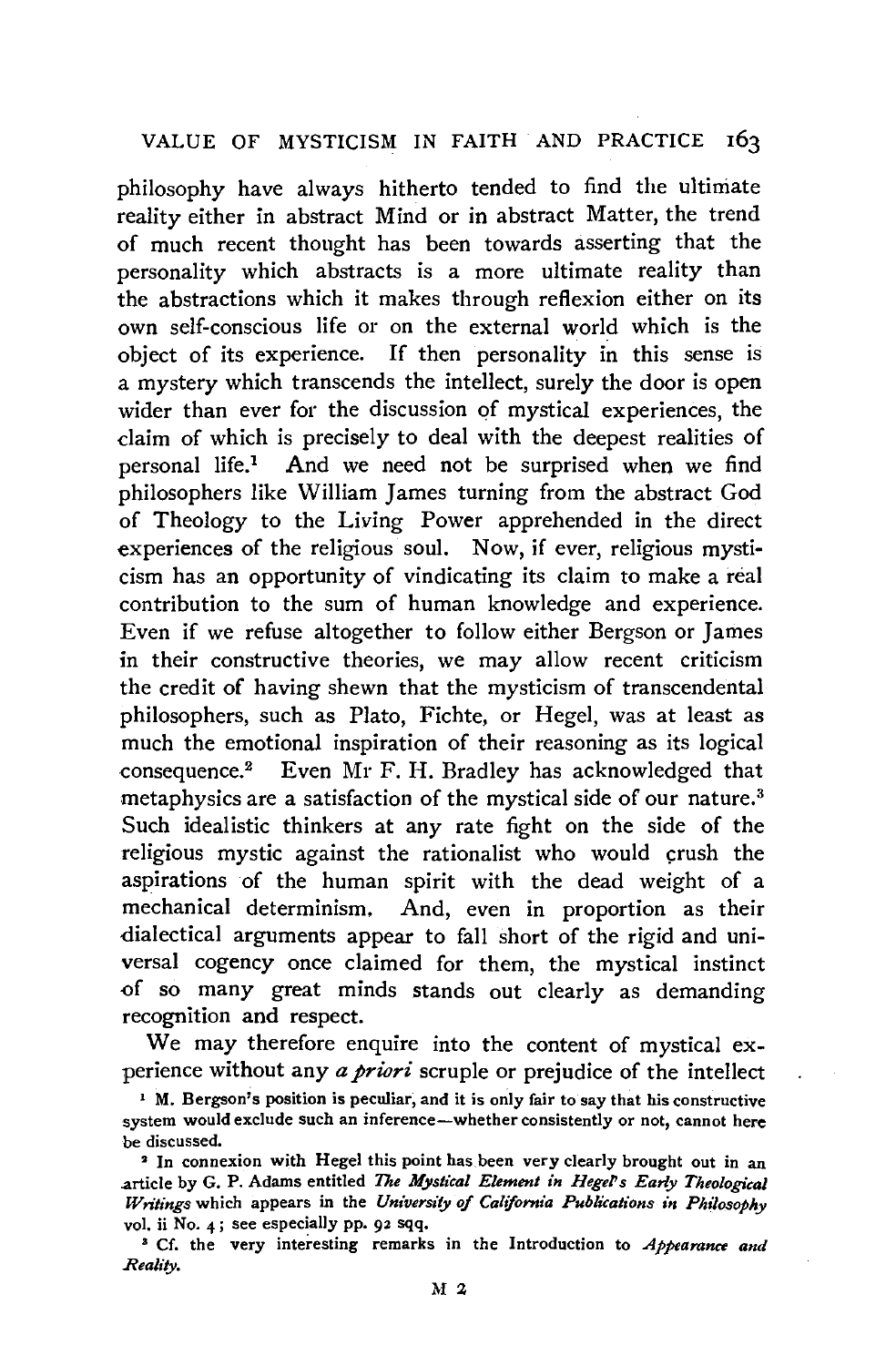against the validity of what it has to convey. Almost inevitably the first step is to give some rough definition of what we mean by' mystical'. Giving the term its widest sense we may perhaps safely assert that the claim of all mystical experience is to tell us of some wider reality beyond ourselves which is not directly apptehensible by or through the senses. And since this reality is either apprehended immediately as God, or at any rate cannot but have an intimate connexion with and effect upon the mind's ideas about God, all mysticism has in a sense a bearing upon religion. Hence the examination of the content of mystical  $\acute{e}x$  perience from the religious point of view (i.e. by putting the question, What does it tell us of God?) cannot do much to limit the forms of that experience which demand our consideration.

To any one who seeks the answer to this question in a candid spirit the results at first sight must indeed appear bewildering. Even the most cursory and limited examination of the records which mystics have left is sufficient to create a doubt whether any truth at all can be extracted from such a mass of contradictions. It is true that in the fold of the Catholic Church is to be found a company of mystics whose direct experiences of the presence of God or Christ may make us feel as never before the beauty and truth of an orthodox Christianity. St Francis of Assisi, St Catherine of Siena, St Catherine of Genoa, our own Juliana of Norwich, and occasionally perhaps St John of the Cross and St Teresa-all these and many others may seem, while we rest under their spell, to guarantee to our minds the Church's revelation. Outside what may be called the classical school of Christian mysticism, spiritual lives undeniably laying claim to a mystical experience, such as those of Bunyan, John W esley, William Law, and a host of others in various Christian communities, may have a similar effect in confirming our faith. The revivalistic phenomena moreover of which William James has given such a valuable account, for all their occasional lack of spiritual dignity, remain true to broadly Christian teaching. And even the experiences of a religious individual like Tolstoy, who belonged to no church or denomination, shew no vital discrepancy with the central doctrines of Christianity, even where they do not yield them direct support.<sup>1</sup> But what are

 $l$ <sup>1</sup>. I refer to Tolstoy's spiritual experiences as described in *Why I Believe*, not necessarily to his actual faith.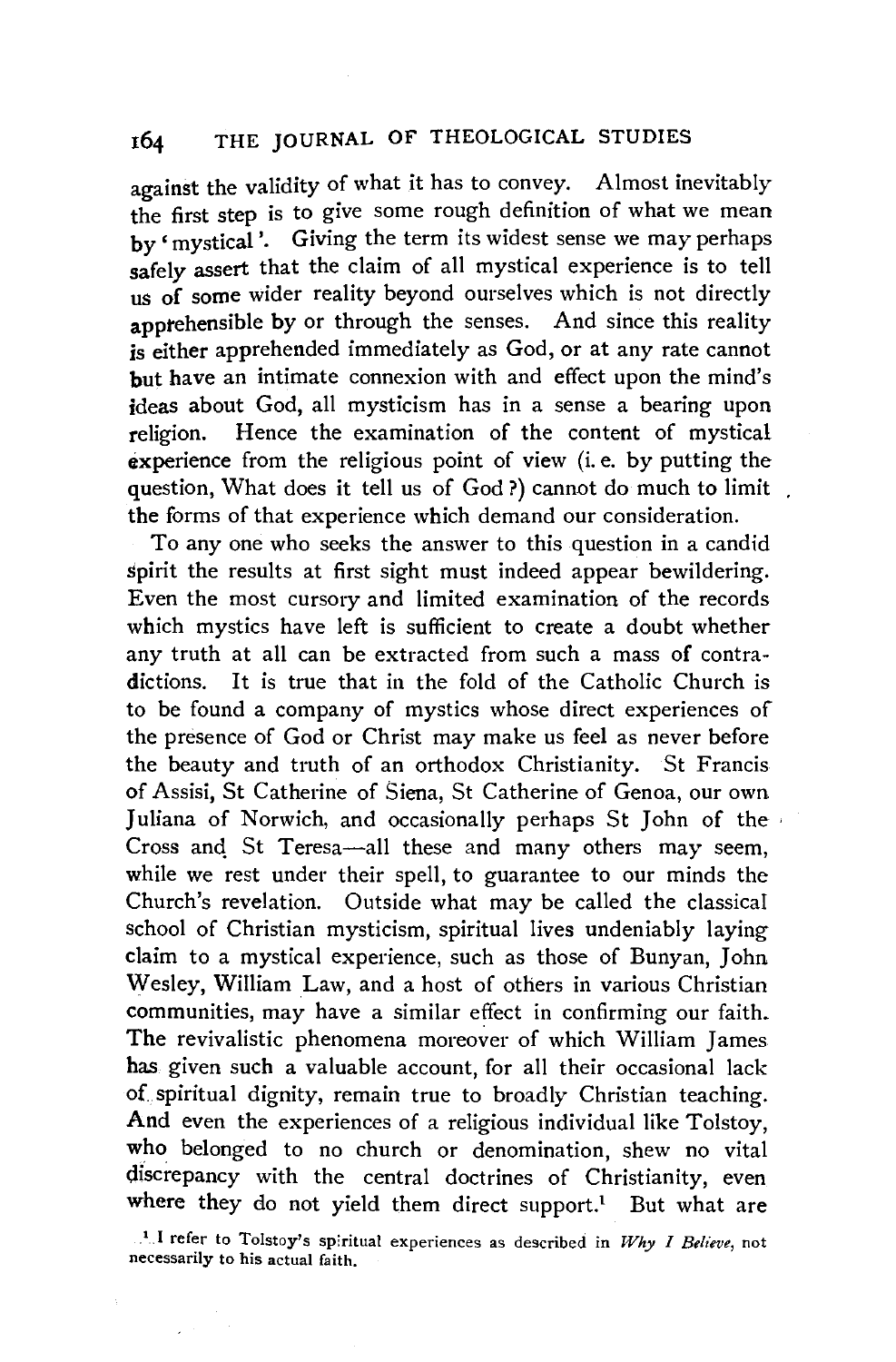we to say of the vast and organized system of Eastern mysticism which teaches the absorption of the soul in a universal characterless and impersonal Unity? Does not Plotinus, the father of European mysticism, occasionally use similar language, $1$  and can we not trace the course of a similar non-Christian experience and doctrine passing through pseudo-Dionysius into the heart of the Catholic Church, where with inconvenient persistency they leave their mark on the writings of some of her most distinguished children?<sup>2</sup> Can we hope to Christianize wholly the teaching of the *via negativa* even as understood by so devout a churchman as Meister Eckhart, both in its theoretical denial of attributes to God and in its practical consequences of withdrawal from the world of men ? 3 Then again, turning still further from East to West, and from ancient systems to modem, we are met by the strong body of mystical experience which is the central feature of the American Mind-Cure movement. This again must seem definitely un-Christian in its substitution of a world-life absorbing the individual soul for the Love of God which encircles it.<sup>4</sup> The problem presented by the pantheistic tendency of mystical thought will engage our attention later. But mere pantheism is by no means the least orthodox belief into whieh mystical experience can lead us. Records are not wanting of experiences of the Infinite which are definitely evil in character and which leave on the mind an impression of horror which words can never represent. And they are apparently not limited to persons of otherwise unsound mind, though no doubt lunatic asylums could furnish innumerable instances of a similar nature.<sup>5</sup>

In face of the facts the unbiased critic must admit that all these various and conflicting experiences are alike in the objectivity which they claim and in the psychological certainty they

1 i.e. in his description of ecstasy; cf. lnge *Christian Mysticism* p. 97· The Platonic theory of ideas which is the basis of his philosophic system is naturally opposed to such teaching.

2 Cf. lnge *Christian Mysticism* pp. 104 and 114.

s Cf. *ibid.* pp. 159, 160 note. This tendency in its philosophic form is particularly noticeable in the German mystics of the fourteenth century; cf. *ibid.* pp. 181, 182. and the *Theologia Germanica* cc. ix, xxxi, xxxii, xliii. The subject will come up again later,

• Cf. James *Varieties of Religious Experience* pp. 100 and sqq.

5 Cf. *ibid.* p. 426; also the case of J. A. Symonds quoted *ibid.* p. 385.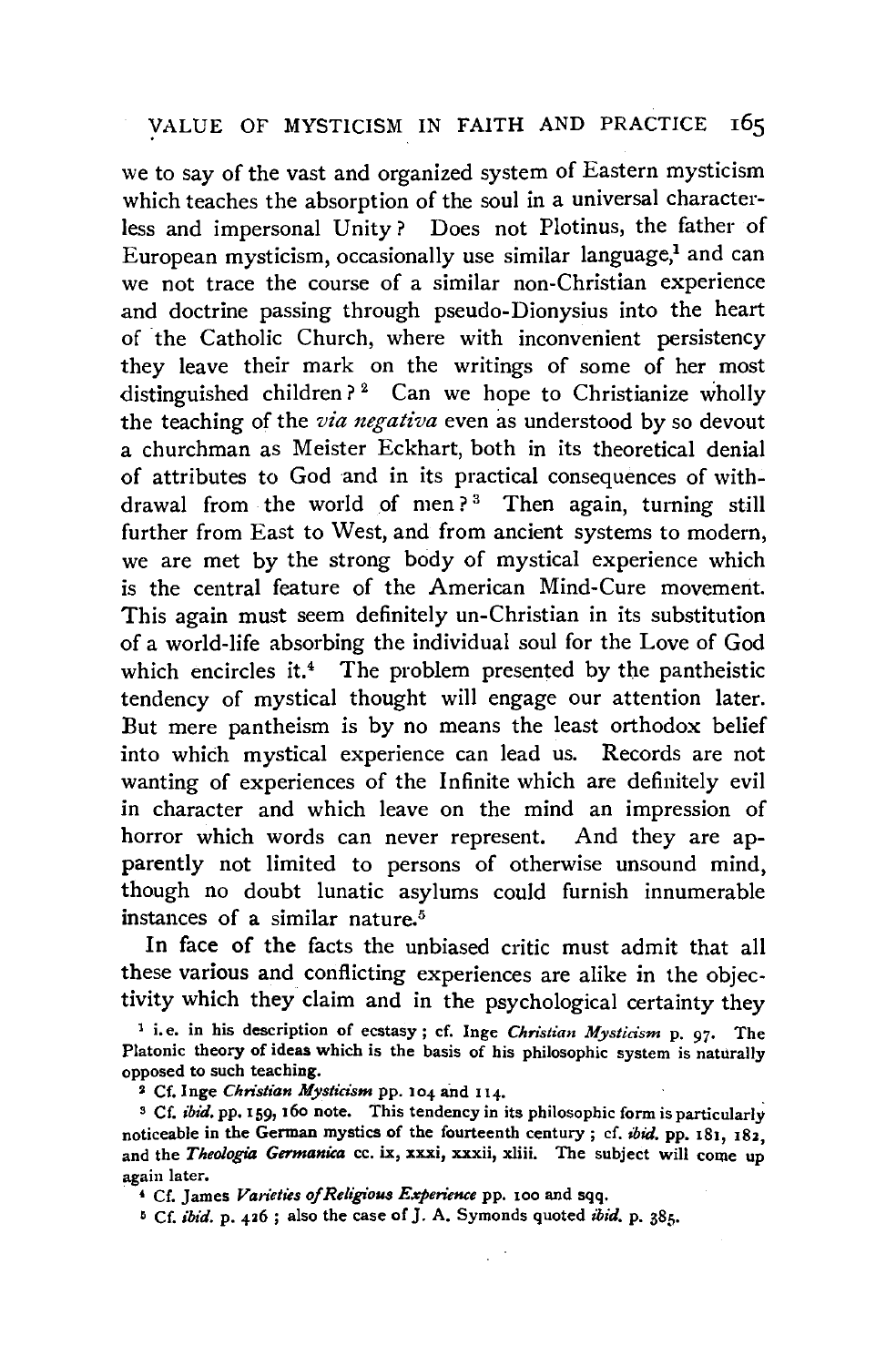inspire in the minds of those to whom they occur ; and he cannot but agree with William James that the mere fact of such experience can be used almost equally well to support any kind of religious or irreligious belief whatsoever.<sup>1</sup> At any rate, then, the inference is inevitable that mystical knowledge carries with it no internal criterion of its own objective validity. It is manifestly impossible even to draw a rigid and immediate distinction between the results of divine and valid and those of diabolic and illusory inspiration ; the shades of the experiences are too varied and pass too subtly into one another.

And at first sight, no doubt, the recognition of these facts brings with it a temptation to sweep away the whole claim to mystical knowledge as a snare and a delusion. But a little reflexion should suffice to shew that any such hasty step would only be the result of an intellectual prejudice such as we have already sought to dispel. Of course if the only human way of attaining knowledge is by the reflexion of the intellect on the data of sense-perception, then either mystical knowledge must be imposed from without by some higher power whole and complete upon the mind of man, or it must be some empty illusion of the mind itself probably due to pathological conditions. But if mysticism has its root in a really human means of apprehending reality which differs from the ordinary operation of the intellect upon sense-and to this possibility we have seen no *a priori* objection-it is hard to see why its deliverances must be regarded as either infallible or worthless. Why then should the contradictory beliefs of mystics invalidate the whole of mystical knowledge any more than the conflicting views of experts destroy the value of philosophy and science? Yet if such an analogy is to be of any assistance, certain important admissions are inevitably involved. The mystic's claim to know absolutely in virtue of the peculiar form which his experience takes must be disallowed, and mystical knowledge, in so far as it is to have objective worth for mankind at large, must like other knowledge be brought to the bar of human criticism. And it would be idle to pretend that the immediate givenness of the mystic's knowledge, the universality which it claims, and the intense psychological certainty which it inspires, do not make

1 *Varieties of Religious Experimce* p. 425.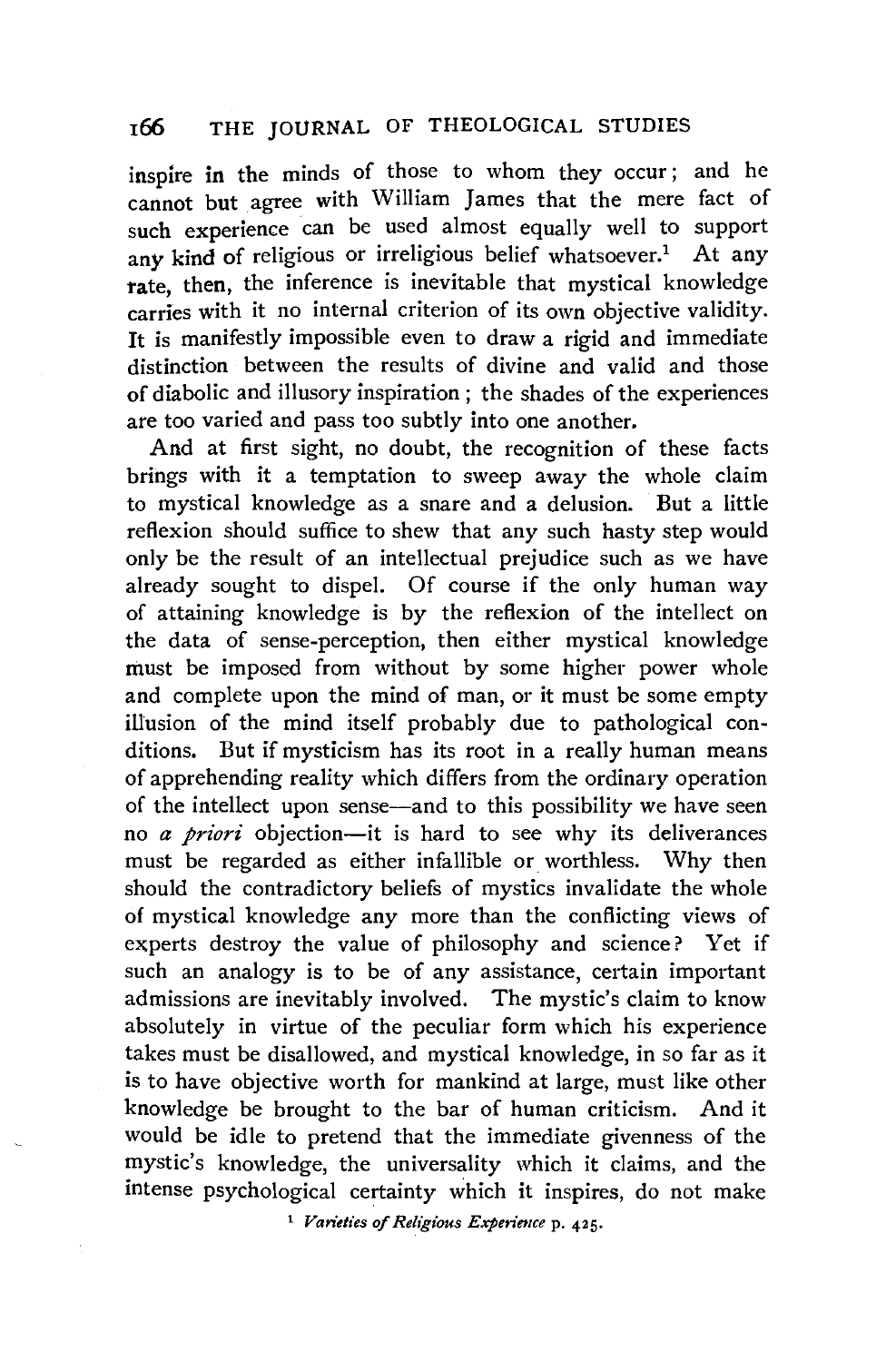the distinction in it of degrees of truth and falsehood a peculiarly difficult and doubtful task.

Before, however, proceeding futther with the enquiry how the mystical experience is to be tested and what after all it has to convey, it may be well to notice another line of argument which, if its conclusions were established, would make our trouble superfluous. Quite apart from the contradictoriness of mystical revelations, minds of a healthy and Philistine type have sought to discredit all such abnormal phenomena as being merely pathological in origin. In support of this contention it is asserted that, while, in the dwellings of the apparently sane and righteous. mystical experiences are occasionally to be met with, quite similar cases are the routine of the lunatic asylum or may readily be excited by the liberal use of particular drugs. Moreover, it is pointed out that even in the case of the most revered and saintly mystics these abnormal experiences are usually associated with peculiar psycho-physical and nervous accompaniments, which bear a remarkable resemblance to the admittedly morbid conditions of hysteria. Further, stress is laid generally on the eccentricities of behaviour to which holy men have frequently been addicted. It is not necessary here to say much in reply to such reasonings. In its cruder form such questionbegging carries with it its own refutation, and its more plausible suggestions have been quite adequately met by W. James and Baron von Hügel.<sup>1</sup> It would therefore scarcely be worth while to enter into any discussion of the questions how far the vision of the mystic and the hallucinations of the insane may be said to resemble and pass into one another, and up to what point the practices of self-mortification and detachment by mediaeval saints are and are not to be condemned as' morbid'. For the present, at any rate, it is perhaps enough to point out that, if mysticism represents a genuine human faculty, the possibility of its corruption is no argument against its value. And it may well be that the most finely-tempered spiritual organism is the most liable to be strained or broken, and the price which it has to pay may be the very measure of the preciousness of that which it has to confer.

<sup>1</sup> Varieties of Religious Experience Lecture *i*; The Mystical Element in Religion ii c. ix. I have nothing to add to these discussions.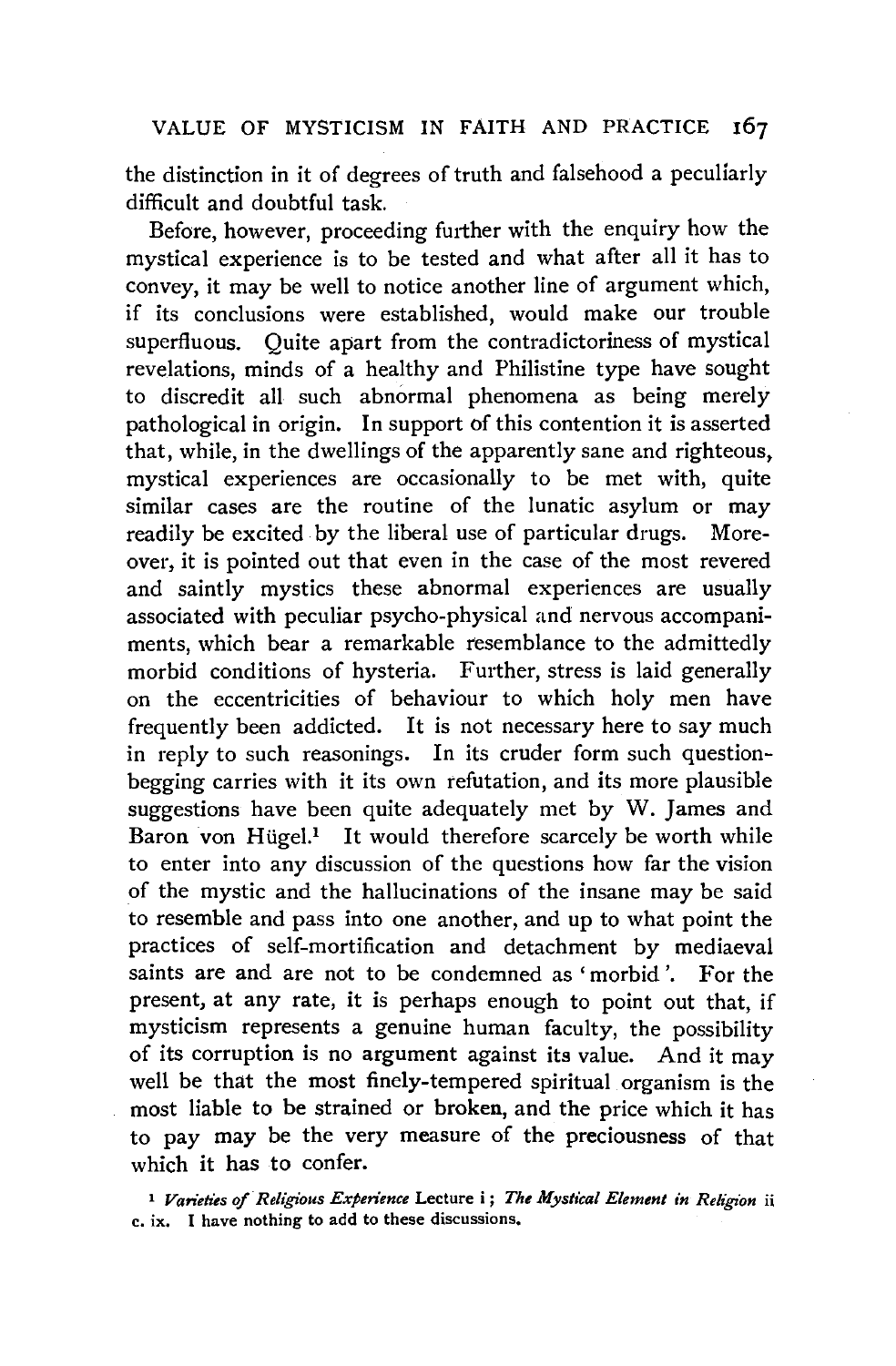If then we may assume that the pathological bogy has been laid, on what principles and by what criteria are the data of the mystical consciousness to be judged? Perhaps it may be of service first to state some of William James's very interesting -conclusions and to consider how far these represent a satisfactory method of dealing with the facts.

(1) William James, as we have already noticed, interprets the varieties of content displayed by mystical experience as shewing that 'the mystical feeling of enlargement, union and emancipation has no specific intellectual content whatever of its own. It is capable of forming matrimonial alliances with material furnished by the most diverse philosophies and' theologies, provided only they can find a place in their framework for its peculiar emotional mood.'<sup>1</sup> Hence, 'no authority emanates from mystical states which should make it a duty for those who stand outside of them to accept their revelations uncritically.<sup>'2</sup>

(2) Nevertheless 'these states' (including presumably the intellectual content they convey or presuppose)' when well developed usually are and have the right to be absolutely authoritative over the individuals to whom they come.' 3

(3) Although no one specific intellectual content can be extracted from them, yet their form usually follows a certain wellmarked type and is attended by definite emotional results. The ' nucleus of agreement ' is found in the feeling of the subject that his higher self is ' conterminous and continuous with a More of the same quality which is operative in the universe outside of him and which he can keep in working touch with and in a fashion get on board of and save himself when all his lower being has gone to pieces in the wreck '.<sup>4</sup>

(4) Differences of theological belief-apparently within the very vague limits just sketched-do not matter in practice.<sup>5</sup> Let every one abide in the beliefs to which his own experiences tend, $6$  and meanwhile a comparative study of religions may in the slow and purely hypothetical manner appropriate to scientific thought gradually proceed to frame the general theories which

| $^{2}$ <i>Ibid.</i> p. 422. | $3$ <i>Ibid</i> , p. 422.          | $4$ <i>Ibid</i> , p. 508. |
|-----------------------------|------------------------------------|---------------------------|
| $10id$ , p. 504.            | $\frac{6}{3}$ <i>Ibid.</i> p. 488. |                           |

<sup>1</sup> *Varieties of Religious Experience* p. 425. In stating James's conclusions I have rearranged them to a considerable extent for the purposes of the present discussion. I do not think, however, that I have misinterpreted his meaning.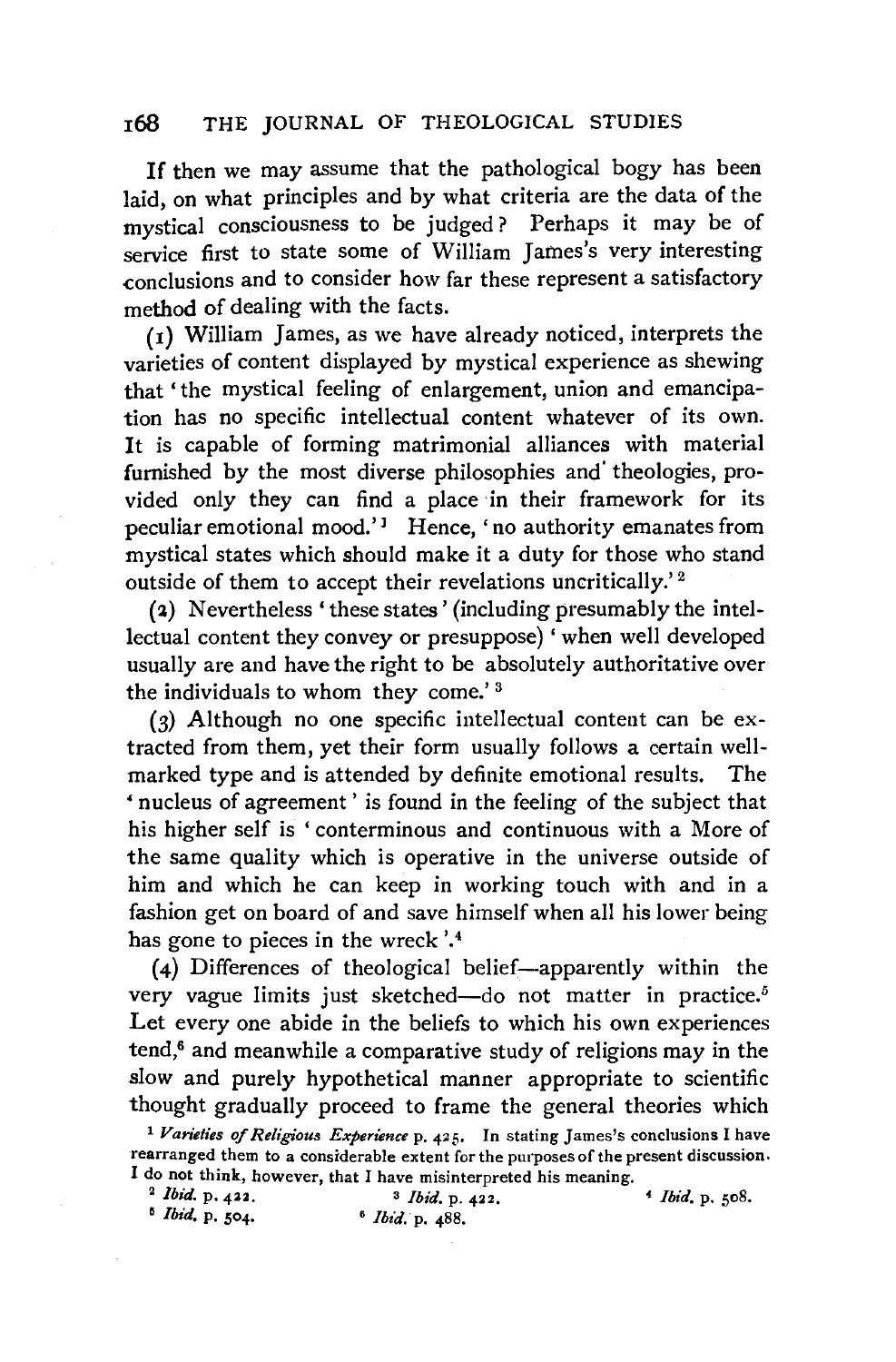shall best fit the facts and which can then be recommended for universal acceptance.<sup>1</sup>

What criterion then does James supply ? In the first place he rules out altogether the claim to objective validity of all harmful and depressing experiences, either because of their exceptional character (which is perhaps not quite sufficiently established) or for the more pragmatic reason of their negative value for life. In spite, however, of all admission of exceptions the chief criterion on which he relies is the internal criterion of agreement. His method• is to find a common nucleus of unanimity in mystical experiences, and to disparage the claim of ' over-beliefs' as secondary.2

But careful reflexion on the facts seems to shew that neither from the religious nor from the scientific point of view is this a satisfactory solution.

(r) It will not really do to distinguish between a primary and objective nucleus which in the last resort is little more than a comfortable feeling of expansion, and the secondary and subjective beliefs of a more or less theological nature which vary in different cases, and are only valid for the person who has the experience. For to the mystic himself the sole value of the experience often consists in the assurance it brings him of the universal truth of his own particular 'over-beliefs'. Hence, whatever the logical order of validity may be, psychologically speaking the comfortable feeling of expansion which James calls primary depends for its existence on the supposed truth of the • secondary' over-belie£ And this is most true precisely in the case of the greatest religious geniuses. For it is obvious that in religion more than in any other branch of knowledge the mind requires an absolute assurance. The spiritual force working through the religious life absolutely depends for its effectiveness on the strength of the convictions which on the human side of the relationship are its source. As Herrmann says, 'only that which overwhelms us with the force of undoubted reality has power over our inmost life.' <sup>3</sup> As long as we confine ourselves to abstract debate we may talk of the need of regarding all our religious over-beliefs as the merest hypotheses liable at any

<sup>1</sup>*Ibid.* pp. 510, 51I. 2 See especially p. 504. 3 *Communion of the Christian with God,* 2nd English edition, p. 82.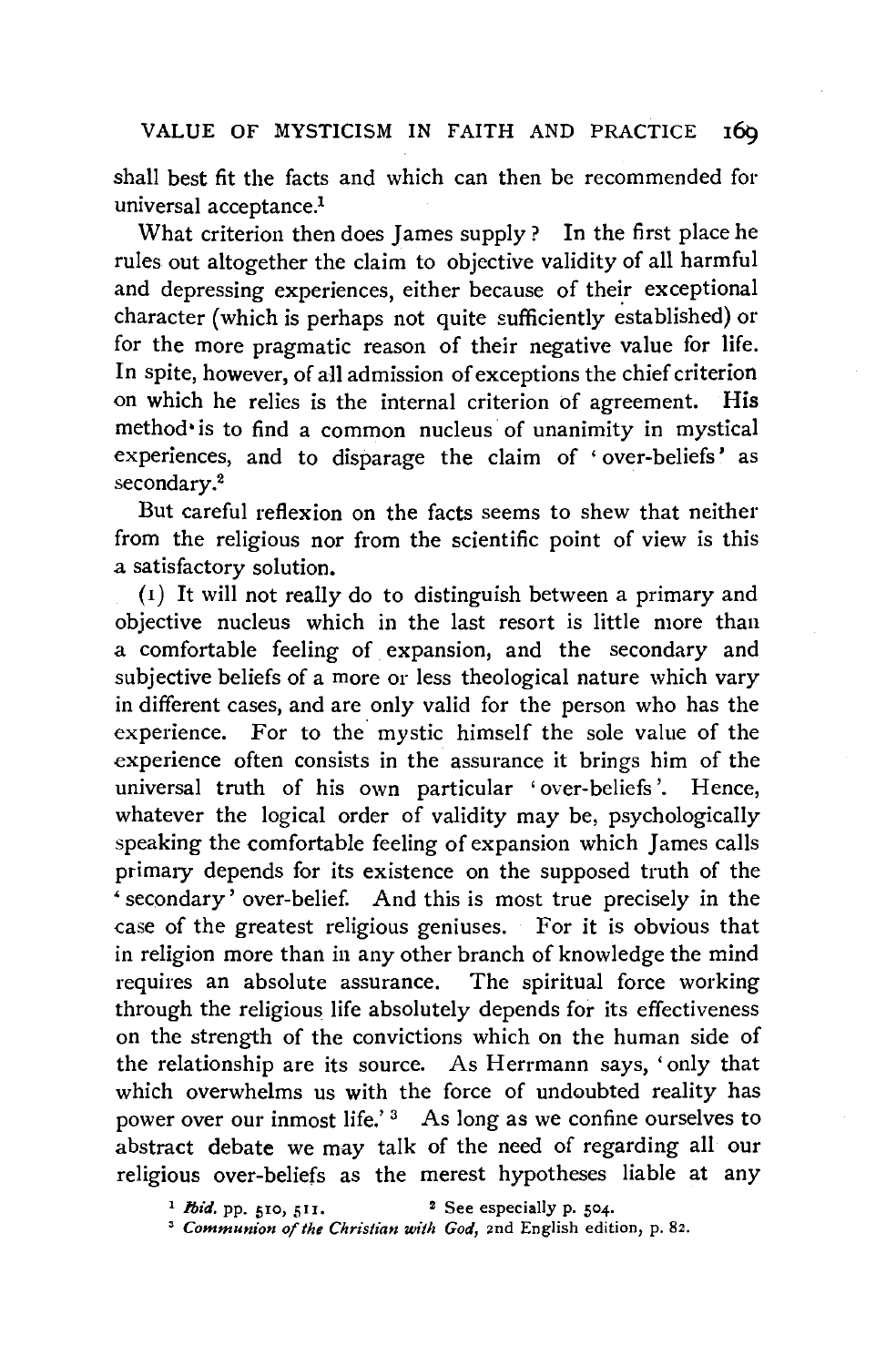moment to complete reconstruction ; but how would our scientific caution appear to men like St Paul, St Francis of Assisi, Luther, Wesley, Isaiah, Mahomet, or Buddha, or indeed to any one who has really done great things in the religious world? Yet these men are after all the experts in religion, and their views must command respect. The plain truth is that if my religion can *only*  satisfy  $m\dot{y}$  needs it cannot even begin to satisfy my need for religion. Hence all the religious persecutions, oppressions, and<br>intolerance the world has ever seen. No doubt such exhibitions intolerance the world has ever seen. are in the highest degree regrettable : but it would be strange indeed if they did not have their source in some genuine need of the human soul. James indeed does seem dimly to realize the difficulties of his position, when he admits that ' the science of religions may not be an equivalent for living religion, and if we turn to the inner difficulties of such a science we see that a point comes when she must drop the purely theoretic attitude, and either let her knots remain uncut or have them cut by active faith'.<sup>1</sup> It is precisely this active faith, which all great mystics have possessed, that is the source of all religious power, and which James's doctrines if believed would inevitably destroy. Of course it would be unfair to press a practical difficulty too hard on a scientific theorist. But on purely empirical grounds we may conclude that James has failed to reckon with the sweeping objectjvity of the claim made by the religious 'over-belief' and its inseparability (no matter how various in different cases its content may be) from the highest and most effective forms of mystical experience. To call the 'over-belief' as such secondary is really a quite uncritical proceeding. Perhaps it is almost the only conclusion which all mystics would unite to condemn.

 $(2)$  This conclusion is further strengthened by a doubt which suggests itself whether after all James has not been too hasty in discovering a nucleus of agreement common to all mystical states. This highest common factor he describes as a feeling of the subject that his own highest self is 'conterminous and continuous with a More of the same quality which is operative in the universe outside of him and which he can keep in working touch with and in a fashion get on board of and save himself when all his lower being has gone to pieces in the wreck '. Now it is

1 *Van'eties of Religious Experience* p. 489.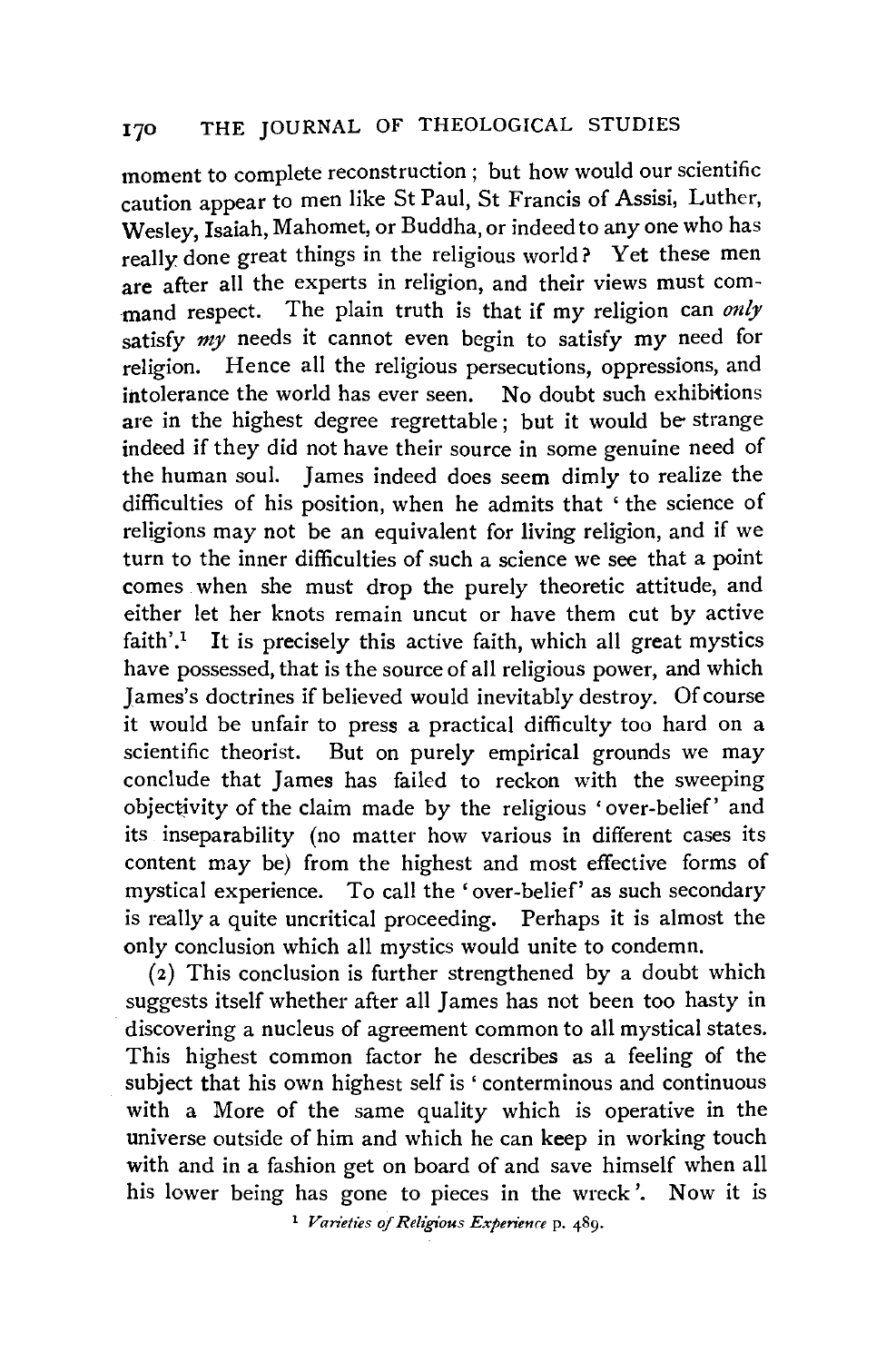evident that this language is very carefully chosen and that it really does cover a very great deal of ground. It is excellently suited to the phenomena of the American Mind-Cure movement, e.g. to the case of the lady who describes herself as feeling ' one with Omnipotence' and 'a conscious part of the Deity'.<sup>1</sup> At the same time it is obviously in accord with leading ideas of Hindu, Buddhist, and Mohammedan mysticism. Lastly it receives undeniable and striking support from one whole side of the teaching developed by the classical school of Christian mystics. The doctrine of the deification of the soul which early found a place in Christian theology, and the theories of the soul's absolute union with God in virtue of the divine nature of the 'spark' within it (teaching which occurs in most Catholic mystics and schoolmen), all seem to have remarkable affinities to William James's description.<sup>2</sup> But is there not another equally important aspect of Jewish and Christian experience for which that description· cannot legitimately find a place? Can the phrase 'a More of the same quality continuous with the self' ever include the intense and vital sense of otherness involved in the relationship of the creature to the Creator? Surely it would be an abuse of language to say that the Hebrew prophets (Ezekiel, for instance, whose prophecies shew clear traces of mystical consciousness 3) experienced God as of the same quality with their own higher selves. No doubt they had an anthropomorphic conception of God; but even in proportion as they employed human categories to describe Jehovah's nature they attributed to it an infinitely higher quality than man could ever reach. 'As the heavens are higher than the earth, so are My ways higher than your ways and My thoughts than your thoughts.' And this feeling of infinite otherness is a necessary constituent of that combination of love and reverence which is the distinctive feature of the Christian attitude towards God. It is not quite satisfactory to treat all the extravagant expressions of self-abasement before God and of our utter difference from Him, with which the writings of Christian mystics teem, as merely representing the experience of contact with a More of the same quality as their highest selves.

<sup>&</sup>lt;sup>1</sup> *Ibid.* p. 104.<br>
<sup>2</sup> Cf. Inge Christian Mysticism Appendix C.

<sup>&</sup>lt;sup>3</sup> On this point cf. Baron von Hügel *op. cit.* ii p. 45, and Dr. G. C. Joyce *The Inspiration of Prophecy* pp. II4 sqq.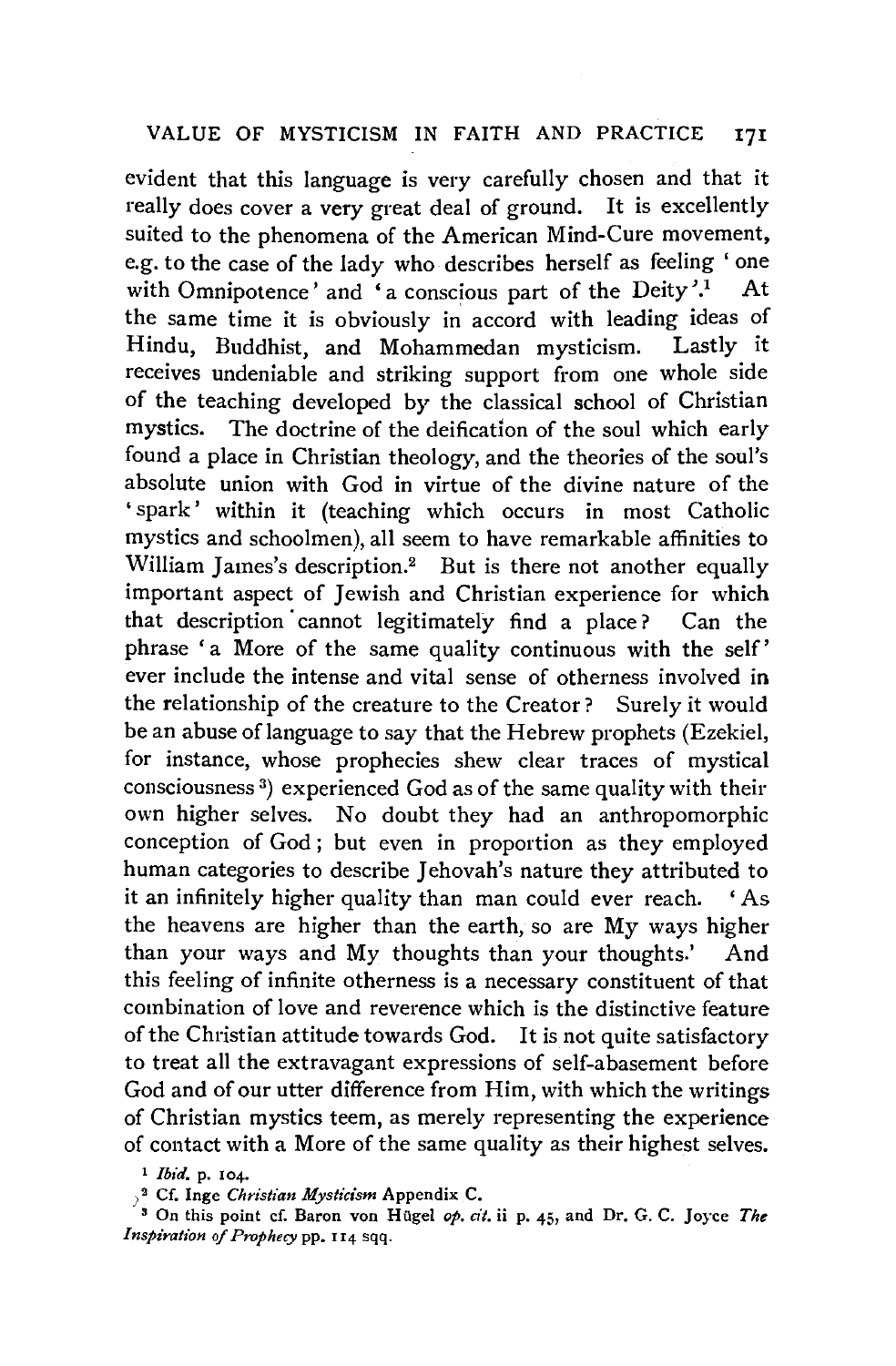Moreover James's remarks on the eternal unanimity of Hindu, Neoplatonist, Sufist,and Christian mysticism 1 require considerable qualification. No doubt, if we follow the popular terminology and confine the term ' mystic ' in the Church to those holy men and women whose lives most nearly resemble those of the oriental contemplatives, the similarity is indeed remarkable ; though even here the Christian conception of God as Love forms a glaring contrast with the oriental notion of impersonal unity. But if we call 'mystical' any direct consciousness of God's presence and nature, and so consider more generally the types of religious experience found in the Christian and the oriental religions, the difference becomes at least as striking as the resemblance. The truth seems to be that the more pessimistic ideal of an absorption in an eternal unity, where salvation consists only in the escape from life, and the optimistic ideal of a union of love, where the equally vital elements of unity and otherness are held in an eternal balance, really constitute two principles irreconcileably opposed, however much intermediate forms may be found to mingle with and interpenetrate each other. It is perhaps possible to distinguish two main conceptions of God in the religious experience of the highly developed human consciousness. There is on the one hand the more anthropomorphic and transcendent God, the God of love and power, and on the other hand the more impersonal and immanent spirit of the Universe.<sup>2</sup> In the first case, in proportion as God is conceived as like man, He is held to be distinct from and utterly above him; and in the second case, in proportion as all human and personal attributes are denied to God, He is held to be the underlying and immanent reality of the self. It is this complication which gives the phrase, 'a More of the same quality continuous with the self', its undoubted plausibility. Now it is the glory of Christianity to hold together *.the best* in both conceptions : for the doctrine of the Trinity expresses both the immanence and the transcendence of God, and the teaching of the *via negativa* is always complementary to' the Spirit of adoption whereby we cry Abba, Father'. But William James's phrase seems an unsatisfactory and ambiguous piece of terminology which mediates between the two without including  $\frac{1}{2}$  Op. *cit.* p. 419.<br><sup>2</sup> Cf. the contrast brought out between Jehovah and Brahma in *The Creed of* 

*Buddha,* by the author of *The Creed of Christ* c. i.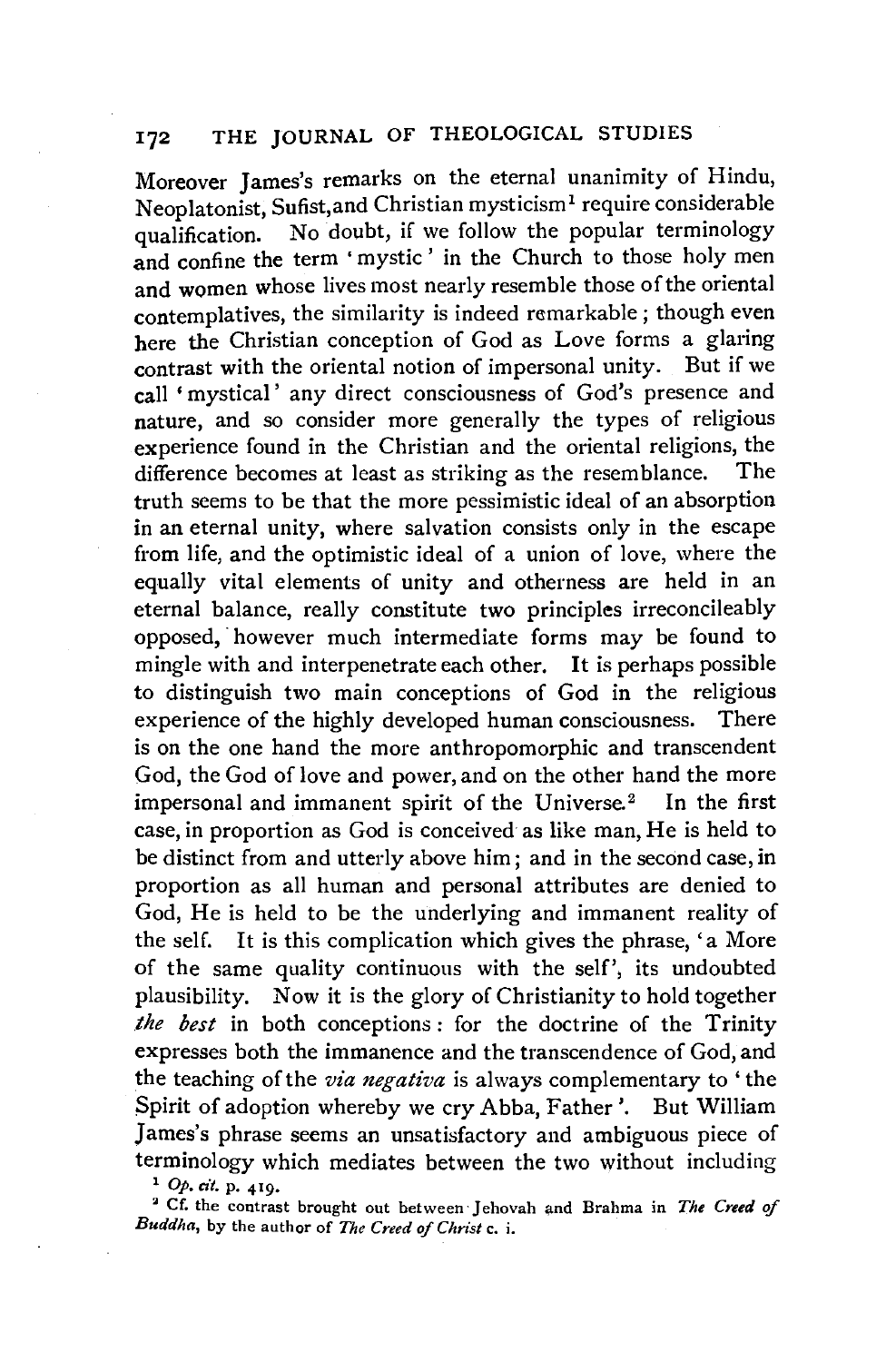either, or else can only be stretched to include both at the cost of losing its own significance.

On the whole then it would seem that the distinction of a primary nucleus of agreement from secondary and varying overbeliefs is misleading ; and that the over-belief instead of being an excrescence really goes down to the very root and centre of mystical experiences. If indeed all these experiences agree in anything it would be fairer to maintain that in all of them some Universal Life or Power is apprehended, except that this would contradict James's own metaphysic of pluralism.

The internal criterion then has broken down and we are driven to seek some means, external to the experiences themselves, of discriminating between their truth and falsehood. But if the mystical experience were our sole means of knowing God, our task would be hopeless. For we could possess no other standard by which to correct our data. It is, however, of the essence of the religion of the Incarnation to declare that we may see and know God, not only immediately in our inmost selves, but also mediately and externally, first in the record of our Lord's life, and then in whatsoever things on earth are pure, lovely, and of good report. Further, besides the general test of life, we must reckon with the authority over belief claimed by various organs of institutional religion. It would be out of place to plunge into the mazes of theological controversy, but at least we have in the Church a store of tried and tested experience which has arisen out of the constant interplay and friction of the mystical, moral, and intellectual activities constituting religious life, and should serve as a check on individual extravagance as well as an inspiration to individual endeavour. In other words our method is to test God's inward revelation of Himself to the individual soul by His outward revelations of Himself both as embodied in human life at large and as crystallized and formulated by the religious society. The first test will tend to be moral and practical, the second theological and speculative: for the formulations of the Church must primarily be the work of the intellect and take an intellectual and abstract form. Of course it would not be justifiable to limit God's wider revelation of Himself to morals and theology. The secular reason both in science and in philosophy also claims, and claims legitimately, a certain right in the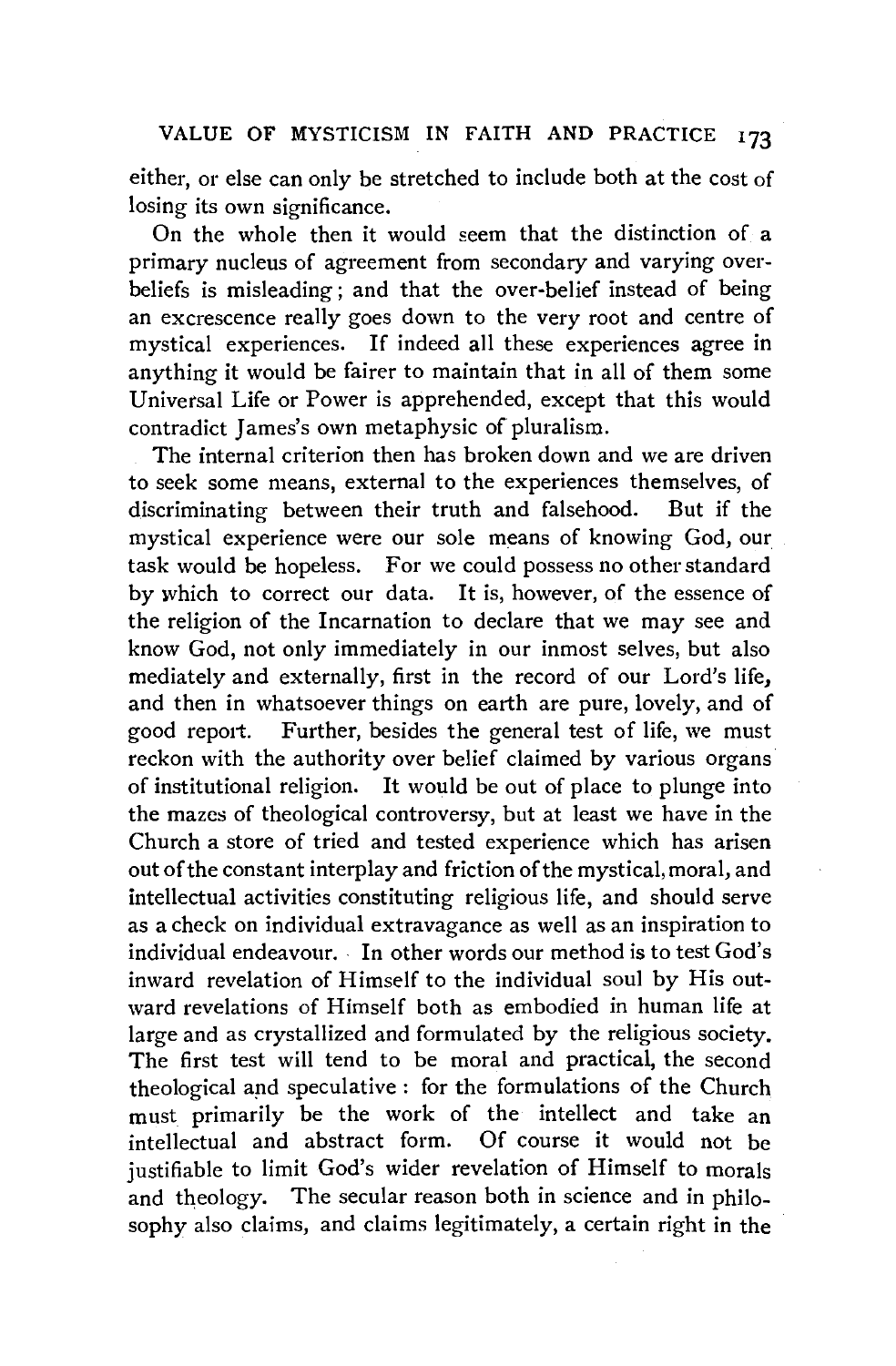criticism of mystical, as of other, phenomena, though the previous argument will have suggested that by itself, and considering the mystical data only, it can establish no positive result. Something further, therefore, will have to be said of the relation of the secular intellect to mysticism in general. Now all these criteria are in a sense external to the mystical experience itself; but it cannot be too strongly insisted that for the Christian, at any rate, none of them is irrelevant. For if the principle of Incarnation is once admitted, God is in a measure revealed by every human action in so far as it is really good, and by every human speculation in so far as it is really true. To limit all knowledge of Him to the particular form of immediate mystical experience cannot but lead to a . barren obscurantism which would hinder and mar the fulfilment of every human faculty in Christ.

(r) Our Lord's great practical criterion, 'By their fruits ye shall know them', is as applicable to mystical states as it is to individual lives. It is of course a mere truism that the test of good life provides the oldest, surest, and most universal witness to God in the world. Not every one has mystical experiences, not every one is learned in theology or belongs to a Church, but every one has some notion of the difference between a good and a bad life: and this is why the human conscience is the final and ultimate court of appeal for all religions. A higher revelation, whether contained in Buddhism, in Confucianism, or in Christianity, can only gain man's adherence and belief because it convicts him of sin in contrast with the higher ideal which it sets before him. We may therefore confess boldly that our reason for rejecting some mystical experiences as morbid, harmful, or illusory is that they do not tend to make life better ; they do not stimulate the moral faculties and other healthy branches of human activity, but rather undermine character, weaken vitality, and diminish the forces at war with evil in the world. No doubt certain experiences derived from the use of drugs and some hallucinations of the mentally unsound claim a complete objectivity and inspire an intense conviction ; but their truth is not verifiable in the world at large, they will not stand the test of application to human life. They are therefore to be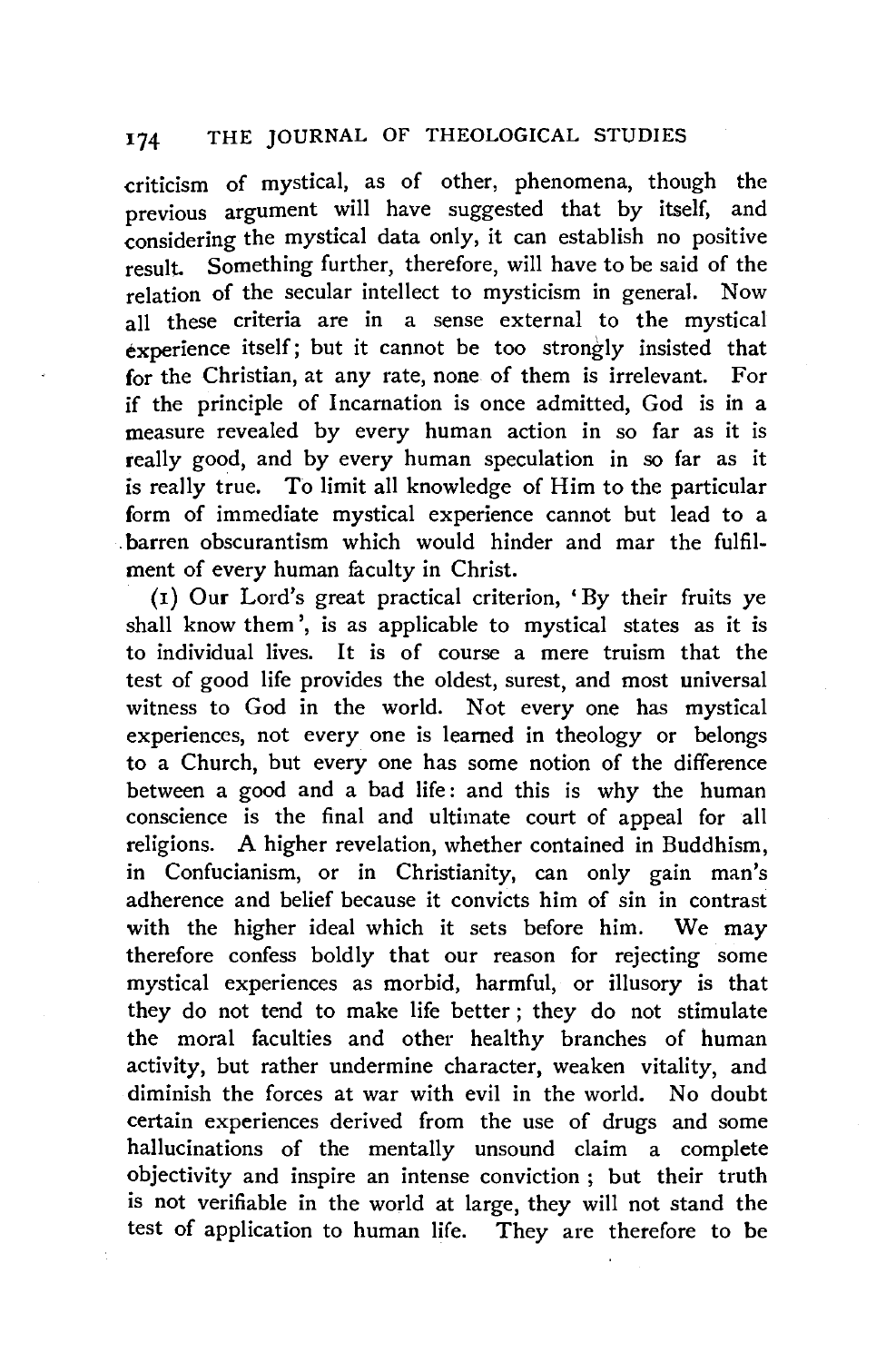combated and avoided, and we cannot admit that they have the right to be authoritative even over those to whom they come. But no theory more flagrantly violates the facts than that which would disparage the mystical form of experience as a whole on the ground that it has no value for practice. Even if we confine the term ' mystic' to the more completely contemplative type of mind, so as to exclude men of action like St Paul, Luther, and Wesley, such a conclusion seems to gain hardly more support. At any rate it cannot be disputed that in Indian, Greek, and Hebrew history the highest moral teaching has gone hand in hand with mysticism. The blending of these two characters in the person of Buddha is too obvious to need illustration. There is a strong vein of mysticism in the profoundly ethical genius of Socrates, who constantly felt the guidance of his daemon, and was apparently subject to a peculiar form of trance. Moreover, it certainly seems that the mystery-worship was the only serious and organized attempt made in Greek history to connect morals with religion. It is evident again that some kind of abnormal experience inspired the fervour of the Hebrew prophets; and it is perhaps worth while to remark that Ezekiel, whose peculiar psychophysical constitution seems to resemble most nearly that of the mystic-saints/ was at the same time the first Hebrew to perceive and formulate the fundamental postulate of ethics that the individual is responsible for that which he himself has done. And when we turn to the Christian saints the amount of practical energy and ability, as well as of moral fervour, shewn by some of those in whom mystic states are of most frequent occurrence, is a phenomenon which compels attention. The most obvious instances which at once spring to the mind are those of St Francis of Assisi and St Catherine of Siena, whose lives are too well known to bear more than a passing allusion. Of St Francis we may certainly say in the words of his latest biographer, 'au lieu de s'abandonner a l'ivresse de la contemplation il se demanda bien vite comment il rendrait à Jésus amour pour amour, à quelle action il emploierait cette vie qu'il venait d'offrir.'<sup>2</sup> And the great

<sup>1</sup> See above p. 171 n. 3.<br><sup>2</sup> Paul Sabatier *Vie de St Francois d'Assise* p. 63.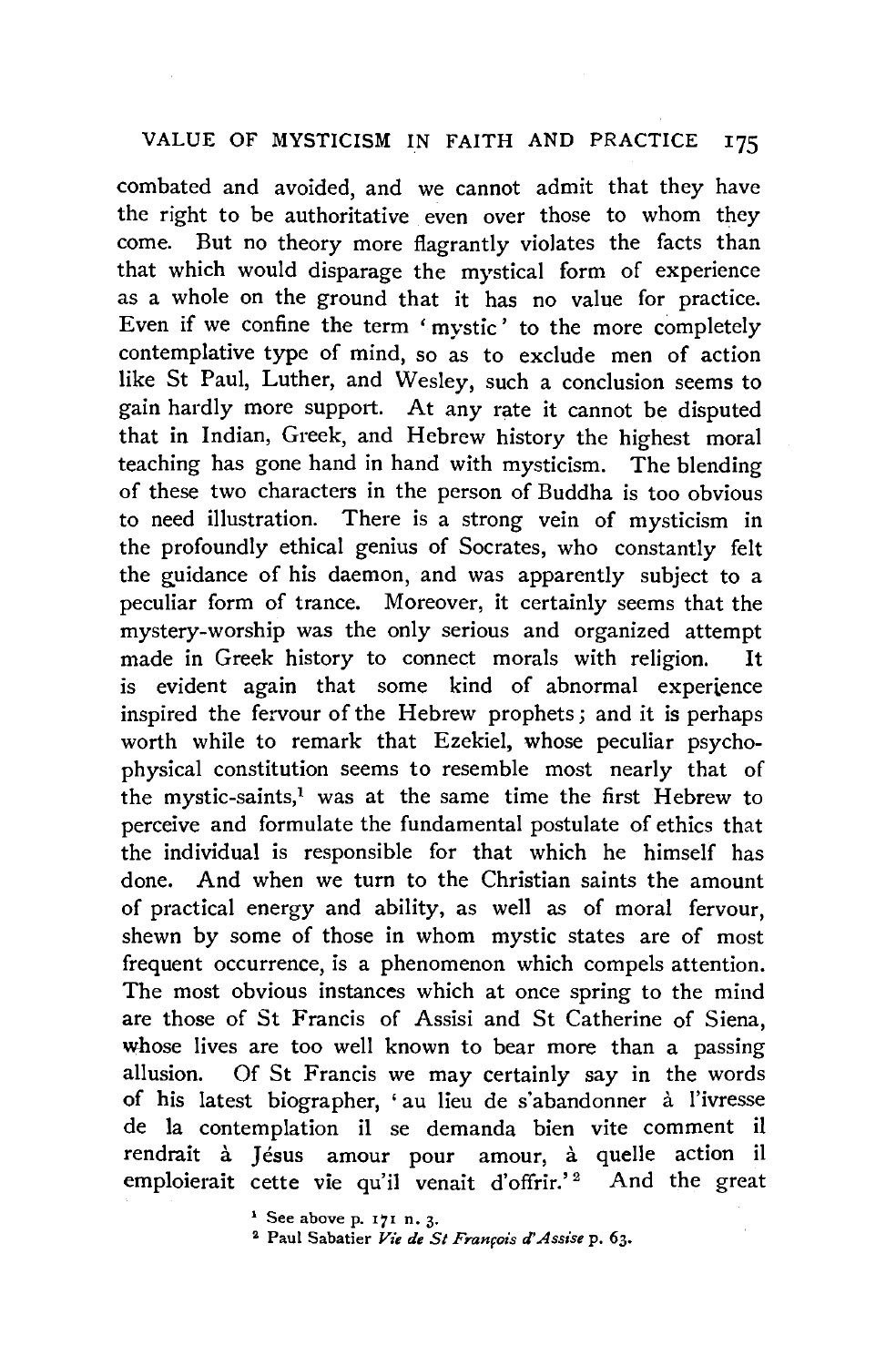movement of reform which he instituted, even if its immediate effect was short-lived, is still felt as an inspiration to lives of self-sacrifice in the service of God and man.<sup>11</sup> St Catherine of Siena is famous as the inspirer of the papal policy during a critical period in its history. It is true that the bold advice she offered was most imperfectly carried out. Often in the then condition of society it may have seemed impracticable, and certainly at times her judgement was warped either by the partisanship of the doctrinaire or by the simplemindedness of the child of light.<sup>2</sup> Still it will hardly be disputed that in the main her counsel was as sound and statesman-like as it was undoubtedly the fruit of her inward communing with the unseen. Even her ineffectual advocacy of a Crusade displays a wise principle of practical policy, and may be compared with efforts of Cimon's party at Athens to avert civil strife among the Greek states by uniting them against the barbarian foe. In her unflagging zeal for the reform of the Church she suffered only through being in advance of her times, and the fearless idealism with which  $s$ he approached the most unscrupulous politicians of her day is at least a noble example of that charity which often succeeds because it believeth all things.<sup>3</sup> The less celebrated St Catherine of Genoa affords another example of the influence for practical good of-the mystic character. Baron von Hiigel draws a most attractive picture of the circle of friends who gathered round her ; and the courage and efficiency with which she and her disciple Ettore Vernazza, a Genoese physician, dealt with the most appalling outbreaks of plague give proof of attention to method no less than of heroic self-sacrifice.4 Again, the society of German mystics of the fourteenth century known as the Friends of God, however dangerous in certain directions their teaching may have been,

1 The Brotherhood of the Imitation recently founded in India by Mr Stokes is distinctly Franciscan in its aims and character.

<sup>2</sup> See her letter to the ruffianly mercenaries who were fighting the Pope's battles : ' If you survive you have made a sacrifice of yourselves voluntarily to God and will be able to keep what you possess with a good conscience' : quoted in Gardner's *Life of St. Catherine of Siena* p. 311.<br><sup>3</sup> See her letters to Bernabo and Beatrice Visconti and the Queen of Naples,

*ibid.* pp. 115, 117, 139, &c. 4 Baron von Hügel op. cit. i pp. 143 sqq., 330 sqq.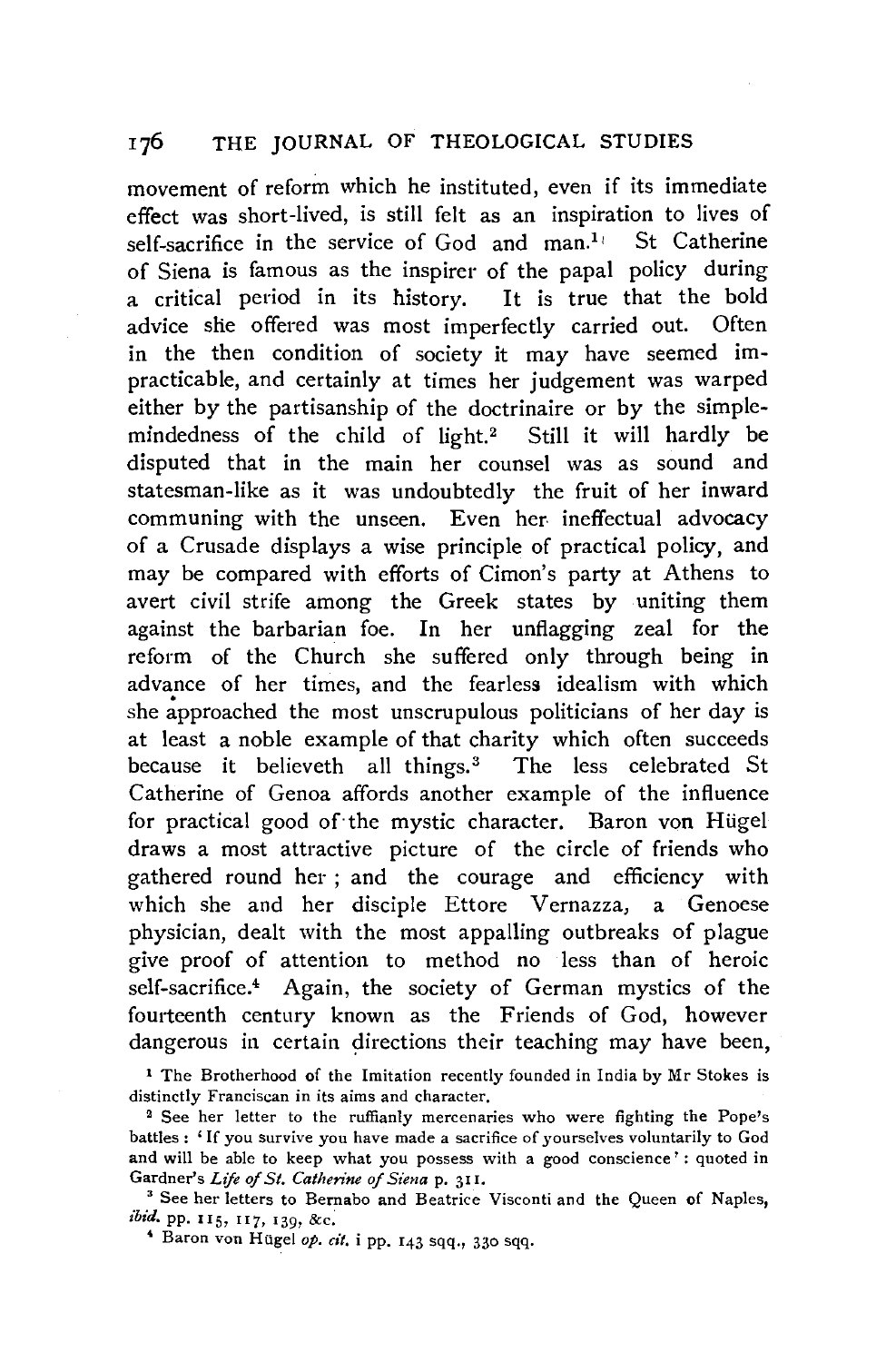at least . stands out as a group of pure and noble lives in the midst of uproar and corruption. The truth seems to be that the contemplative spirit of mystical piety, where it does not lead to excesses of quietism and detachment, issues in a serene, steadfast assurance, unappalled by horrors and unshaken by failure, which is one of the strongest forces at work in the world. The familiar story of St Catherine of Siena and Niccolò di Toldo,<sup>1</sup> to take a single instance, cannot fail to impress the most unmystical of minds; and when we reflect that this wonderful power was combined in Catherine's case with all the shrewd sympathy and affection displayed in her letters, we cannot be surprised at the little company of men and women who were ready to follow wherever she might lead. St Teresa is in some respects perhaps a less admirable character ; but the serene sympathy and spiritual insight of the following passage from her Letters will perhaps justify the quotation of it. 'I am not saying', she writes, 'that men should not seek to be devout nor that they should not stand in great reverence in the presence of God, but only that they are not to vex themselves if they cannot find even one good thought; for we are unprofitable servants. What do we think we can do ? Our Lord grant that we understand this, and that we may be those little asses who drive the windlass I spoke of. These, though their eyes are bandaged and they do not understand what they do, yet draw up more water than the gardener can draw with all his efforts.<sup>'2</sup>

This width of view on the part of one who believed herself to be receiving direct communications from God is indeed remarkable, and leads on to a further point which, in dealing with practice as a test of mystical phenomena, must on no account be overlooked. Many of the greatest mystics have expressly recognized that the test of the truth of mystical experience lies in its influence for good on practical life. William James remarks that 'the Vedantists say that one may stumble into superconsciousness sporadically without the previous discipline, but it is then impure. Their test of its purity ... is

1 This story is told by Gardner *op. cit.* p. 379.<br><sup>2</sup> *Life of St Teresa*, tr. by D. Lewis, p. 170.

VOL. XIII.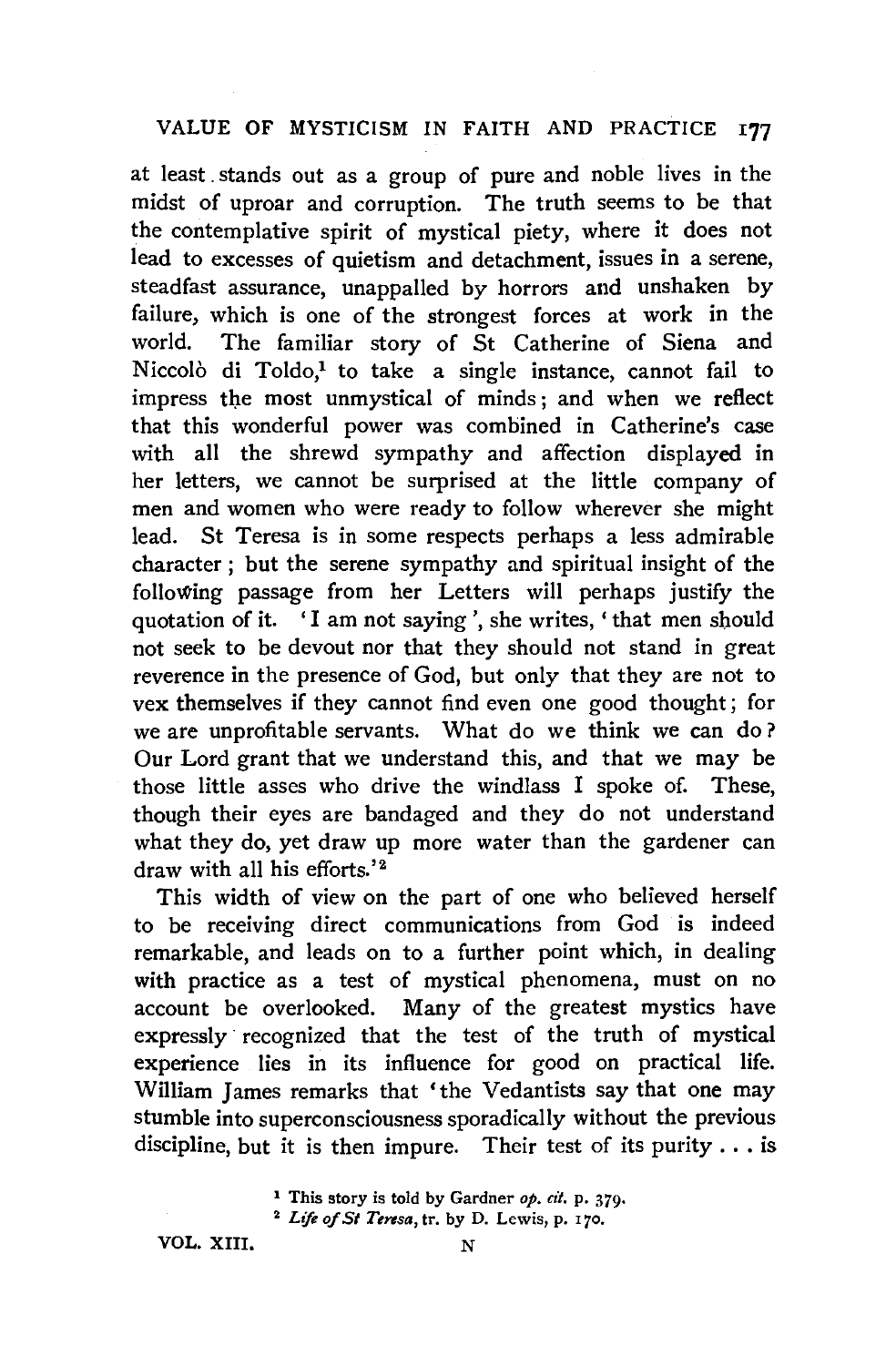empirical. Its fruits must be good for life'.<sup>1</sup> Baron von Hügel quotes passages of more vital importance from St Teresa and St John of the Cross. 'I could not believe', says St Teresa, 'that Satan if he wished to deceive me could have recourse to means so adverse to his purpose as this, of rooting out my faults and implanting virtues and spiritual strength ; for I saw clearly that I had become another person by means of these visions.'<sup>2</sup> And on another occasion it is recorded in her Life that 'she never undertook anything merely because it came to her in prayer. For all that her Confessors told her that these things came from God, she never so thoroughly believed them that she could swear to it herself, though it did seem to her that they were spiritually safe because of the effects thereof'. $3 \cdot A$ ll visions, revelations, and heavenly feelings,' says John, ' and whatever is greater than these, are not worth the least act of humility bearing the fruits of that charity which neither values nor seeks itself, which thinketh well not of self but of all others.'<sup>4</sup> Again, on another occasion St Teresa alludes to a passage from St Vincent Ferrer about raptures, which runs in the Latin: ' Si dicerent tibi aliquid quod sit contra fidem et contra scripturam aut contra bonos mores, abhorreas eorum visionem et iudicia tanquam stultas dementias et eorum raptus sicut rabiamenta.<sup>35</sup>

It is of course true that many mystics have by the practice of self-mortification crippled themselves mentally and physically in a way which the modern conscience would condemn. It may freely be admitted that here lies the besetting sin of what may be called orthodox mysticism; and certainly it is idle to follow pessimizing critics, with whose ill-concealed complacency we are nowadays so familiar, in ascribing our dislike for such performances to the luxury of a materialistic age. At least,

<sup>1</sup>*Varieties of Religious Experience* p. 401. I have only James's authority for the latter part of this assertion and am not in a position to verify its accuracy. Vivekananda, whom he quotes just before, is a modern writer affected by European notions, and the very favourable opinion of Yoga quoted from Karl Kellner (p. 401 note) hardly agrees with the account given by J. C. Oman in *Mystics, Ascetics and Saints of India.* 

<sup>2</sup> Baron von Hügel *op. cit.* ii p. 48. <sup>3</sup> *Ibid.* p. 49. <sup>4</sup> *Ibid.* p. 4. <sup>4</sup> *Ibid.* p. 4. <sup>5</sup> *Life of St Teresa*, *tr. D. Lewis* (edition 1888), p. 152 note, quoted from St Vincent Ferrer *de Vit. Spirit.* c. xii § 14.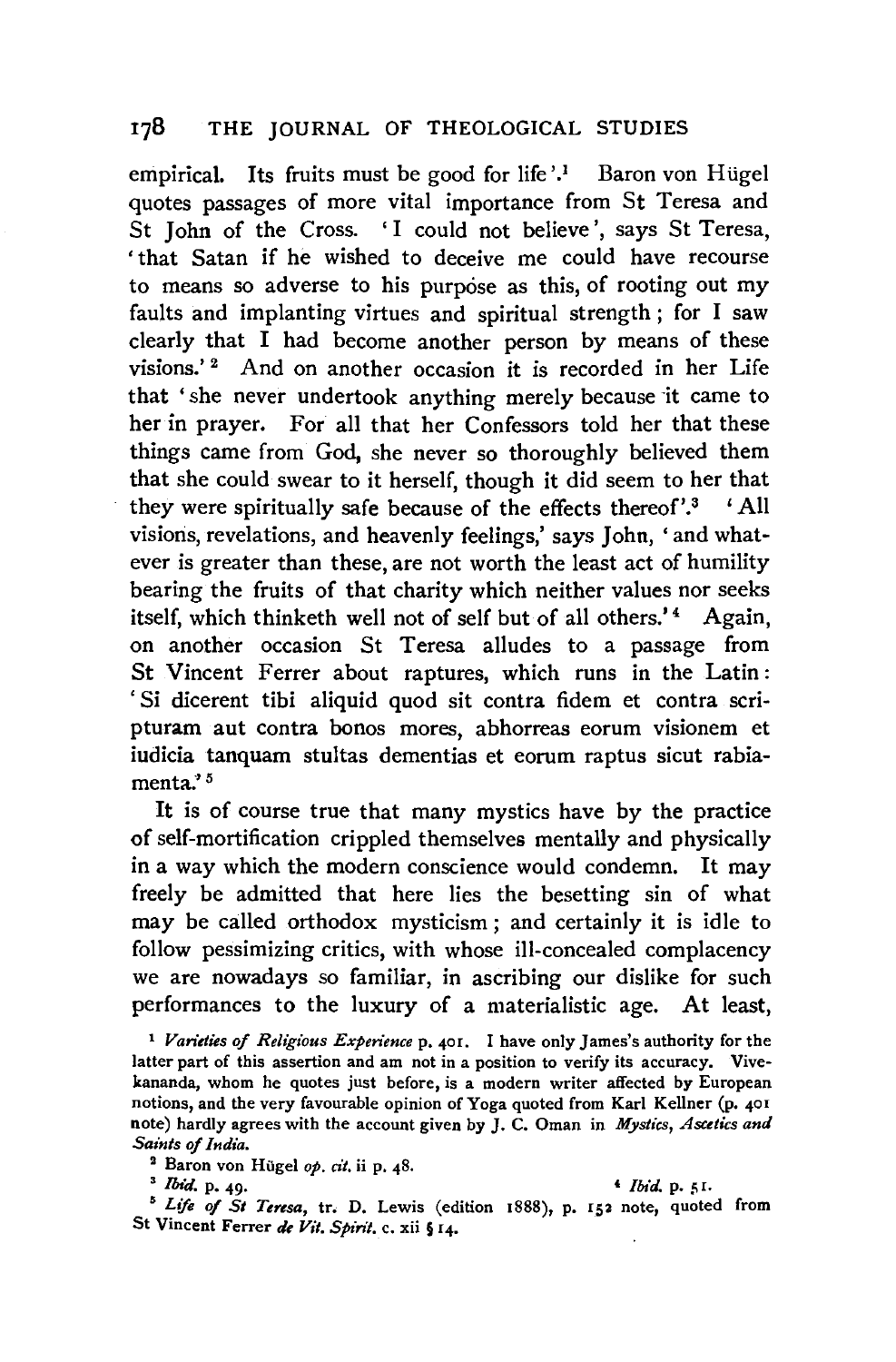however, the mystic has always borne witness to the principle of utter self-sacrifice which is the foundation of all practical ethics. In times of intellectual stagnation and material selfindulgence he has furnished the startling example which alone could pierce dull ears and blinded eyes: and if in so doing he has sometimes forgotten that the end of this renunciation should be to lead men to God and establish peace on earth, at least as much as to save his own soul 'so as by fire ', yet at any rate overwhelming evidence can be brought to prove that this form of vicious detachment is no integral part of the mystic character. Indeed, the day when this reproach could carry weight is already past.

Lastly, Baron von Hügel has shewn that although wellmarked mystical experiences may often be accompanied by peculiar psycho-physical and nervous conditions, occasionally of such a nature as to undermine the subject's health, it by no means follows that the experiences as a whole are harmful. We must not forget, as he reminds us, 'that physical health is not the true end of human life, but only one of its most important means and conditions ... Hence, the true question here is not whether such a type of life as we are considering exacts a serious physical tribute or not ; but whether the specifically human effects and fruits of that life are worth that  $cost.^{1}$  And on the whole it seems that this question may be answered in the affirmative, especially when we contrast the inward peace enjoyed and the actual good accomplished by such lives with the nervous depression and lassitude which would probably have been their lot, had their mystical instincts been checked and stifled.<sup>2</sup> Only it must be remembered that the outward form and conditions of mystical states matter nothing for religion ; it is the spiritual value of their content which alone makes them worthy of reverence or of contempt.

(2) But, granted that the good life is the final and ultimate criterion which in a sense embraces all others, it does not follow that the purposes of good life will best be served by the immediate and exclusive application of practical tests to all mystical phenomena. The problem is by no means so simple. Suppose a mystical experience is found to make the life of the

 $1$  Op. cit. ii p. 57.  $2$  *Ibid.* p. 59.

N 2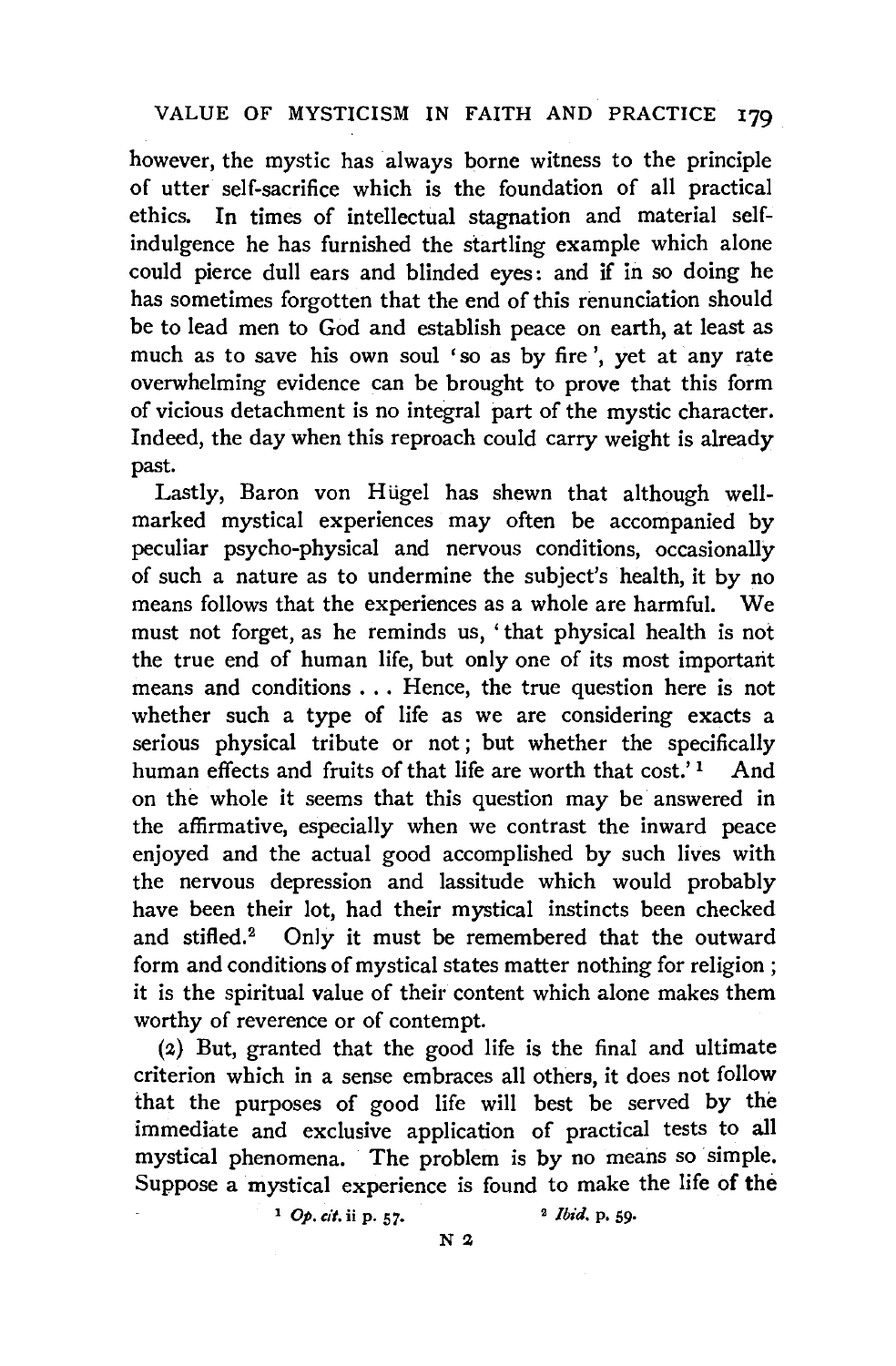person to whom it comes happier and better. That is good: but obviously its claim to truth will be further established and its practical results widened and intensified, if at the same time it agrees with and throws light upon a theology which the religious intellect approves as the best expression of the nature  $\overline{\text{of God}}$  to the mind of man. But can theology venture to suggest to the mystic the terms in which his experiences should express themselves? The plain fact is that it inevitably does so. For it is clear, as William James implies, that the mystical experience tends to take its form from the doctrines of the society in which it occurs. Thus Hindu and Buddhist experiences lead on the whole to belief in an impersonal Godhead, while Christian mystics speak of an intense feeling of the love of God or Christ, and, in Roman Catholic countries particularly, visions of the Blessed Virgin and the Saints are of not infrequent occurrence. We have seen that the abnormal form of the experience must not be taken as guaranteeing the theological doctrine. But it by no means follows that we should therefore disparage the theology as being a mere accompaniment of purely secondary importance. On the contrary it seems proved that just as mysticism may give new life and meaning to theology, theology up to a point inspires and determines the form of mysticism. Hence we should naturally expect that the highest theology would tend to produce the best mysticism; and instead of seeking to discount all the theological element in mystical experience, we should strive rather to use theological beliefs to procure the highest developement of mysticism.

And perhaps this proceeding seems less arbitrary when it is recognized that all mystics agree in declaring the ineffability of the mystic state. Its content is admitted by them to be extremely difficult to formulate in language at all, to formulate adequately quite impossible-and indeed it may very well be that the particular mystic himself is by no means the person best qualified to make the attempt. To take an example of this difficulty, the teaching of the *via negativa,* which would deny all attributes to God, seems to take from Him all character and reality ; but it has often been pointed out with much truth that the mystics themselves only meant these denials to represent an intensity of character and reality beyond all human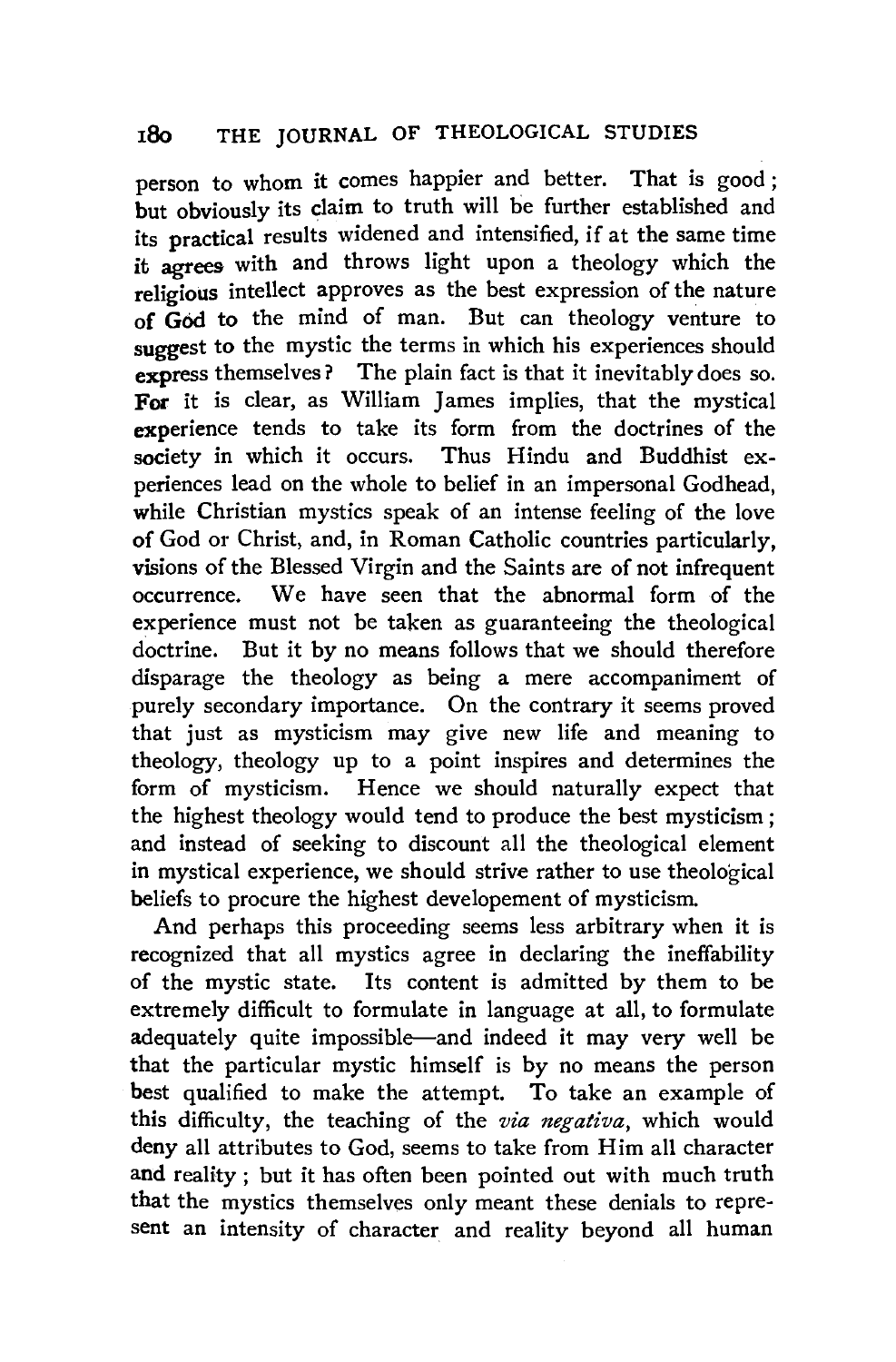expression. A recent English writer makes much of this point in regard to Hinduism. The Upanishads use 'the language of paradox and negation' about the Divine, only because,' dwelling at the heart of man as the unbeholden essence of all things ... he is at once too subtle to be grasped by any effort of mental analysis, and too vast to be encompassed by any flight of imaginative thought'.<sup>1</sup> Certainly the description of God in negatives, which the Christian mystics borrowed from pseudo-Dionysius, was intended to be understood in some such sense, and was in their case corrected by teaching of a more positive character.<sup>2</sup> Still, when all allowances are made, it is clear that some mystics, especially in the East, have been led into actually treating God as a characterless and all pervading unity into which all things are to be merged. The  $\epsilon \pi \epsilon \kappa \epsilon \nu \alpha$   $\tau \gamma$  ovolas persistently tends to pass into what for moral purposes is our  $\delta v$ . Others, on the other hand, and especially Christians, have represented God's goodness and love as so utterly real and intense as to be a distinct personal force excluding absolutely every taint of evil. Thus the mystical experience seems balanced on a razor edge between two extremes. Again, the mystical doctrine of the soul's union with God is often expressed. in terms which seem to exclude the reality of the individual person altogether, and here too mystics have been led by this negation both to speak and to act as though they themselves were unreal, and to represent the end of life as the attainment of complete absorption in the All. Yet mystics who at times use just this language about the individual often seem, nevertheless, to presuppose a consciousness of this union on the soul's part, which already implies an otherness ; and further, Christian mystics speak of and feel this union as an ecstasy of love, which must mean in some sense the eternity of personal distinction.<sup>3</sup> And if it is objected that this is never clearly expressed, it must not be forgotten that in an intense emotional consciousness of union, the unity would be' the only aspect felt and recorded, whereas

 $\ddot{\phantom{0}}$ 

<sup>1</sup> *The Creed of Buddha*, by the author of *The Creed of Christ*, pp. 176, 177.<br><sup>2</sup> Cf. Inge *Christian Mysticism*, on Augustine, Erigena, Eckhart, Tauler, &c.<br><sup>3</sup> I am aware that a writer like the author of *The Creed o* can speak of 'the impersonal passion of universal love' (p. 87). I can only say that to me such an expression is meaningless. Herrmann 's remark ' all love is joy in personal life' seems much nearer the truth *(Communion with God* p. 275).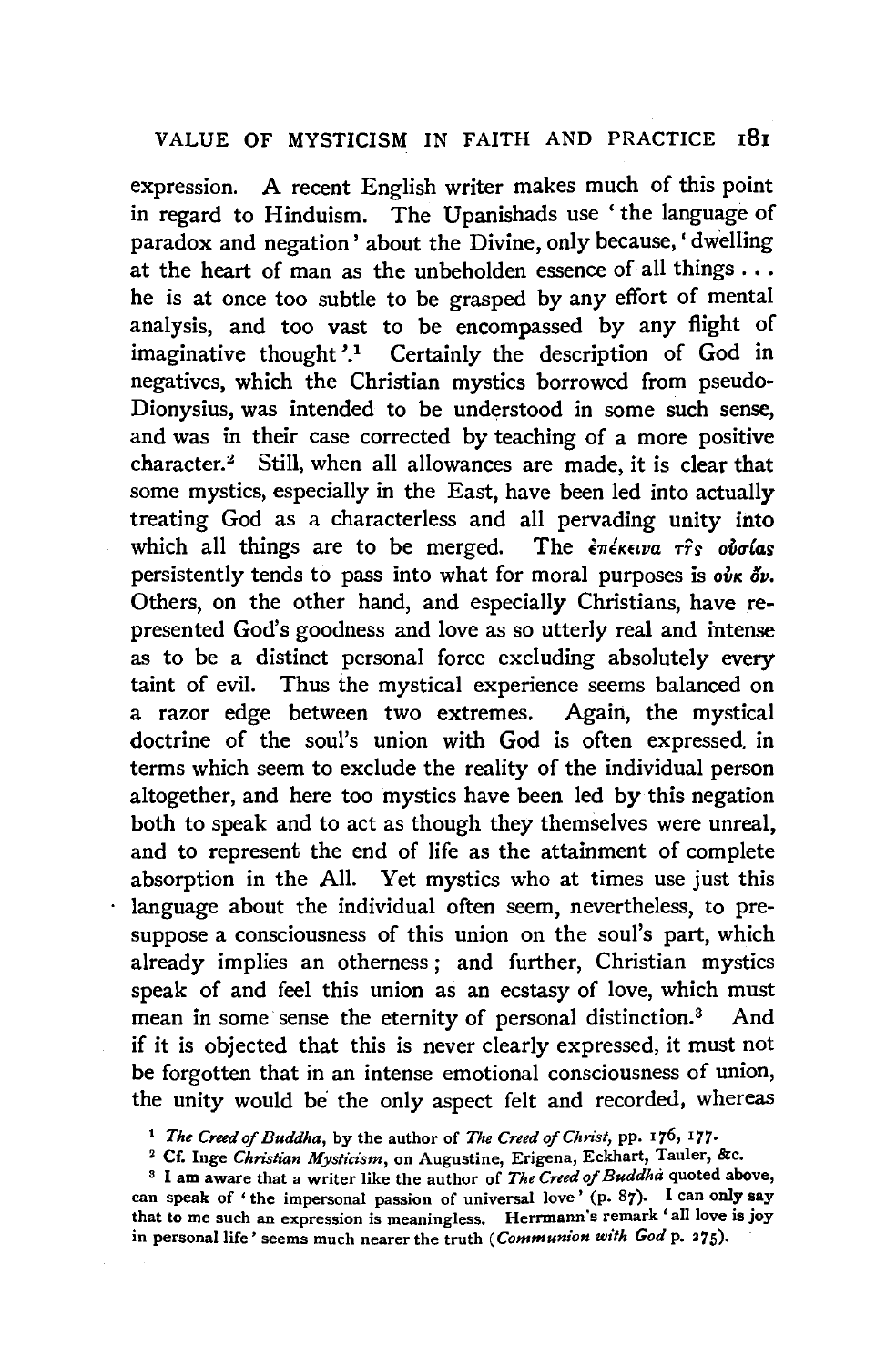the otherness is logically presupposed in the feeling-a reflexion which suggests that the pantheism, of which even Christian mystics are not unnaturally accused, may in part be due merely to confused expression. However that may be, here again mystical experience is balanced on a razor edge between the eternal reality and the complete nothingness of the human personality.1 It is in cases like these that theology, representing the general religious experience of the society as a whole, ·may perform a real and legitimate service in correcting the balance. It is by theology that mysticism may be, and has been, saved from falling, in its eagerness to escape the phenomenal world, into an exclusive and therefore empty and unfruitful unification of all things. And in so doing, theology may perform the further function of mediating between the experiences of the individual mystic and the minds of other members of the society. In correcting the balance of mysticism it may also interpret it and express it in categories which the ordinary mind can grasp and appreciate. Thus too, mysticism itself will be further encouraged and inspired.

William James, however, seems to imply that any such intervention of theology is at least superfluous, because mystical states have the same value for life, whatever be the theological beliefs with which they ally themselves. ' Saints,' he says, 'whether Buddhist, Christian, or Stoic, are practically indistinguishable in their lives.'<sup>2</sup> But the truth of this assertion is by no means self-evident. Perhaps if we compare the external actions of Gautama with those of some Christian mystics, we shall find that in similar circumstances they react, on the whole, in much the same way. But looking closer at the whole trend of Buddhist and Christian saintship we are struck by a difference. In the Christian Church we have a magnificent succession of more or less mystical personalities, who not only instituted religious orders, but also exercised a most important influence in practical fields, such as politics, education, and the care of the sick. On the other hand, oriental mystics, while leading

<sup>&</sup>lt;sup>1</sup> The controversy whether Nirvana means eternal life or complete annihilation is not yet settled. And there is the further problem, which of these union with, or absorption in, the All most nearly approaches.<br><sup>2</sup> *Vaneties of Religious Experience* p. 504.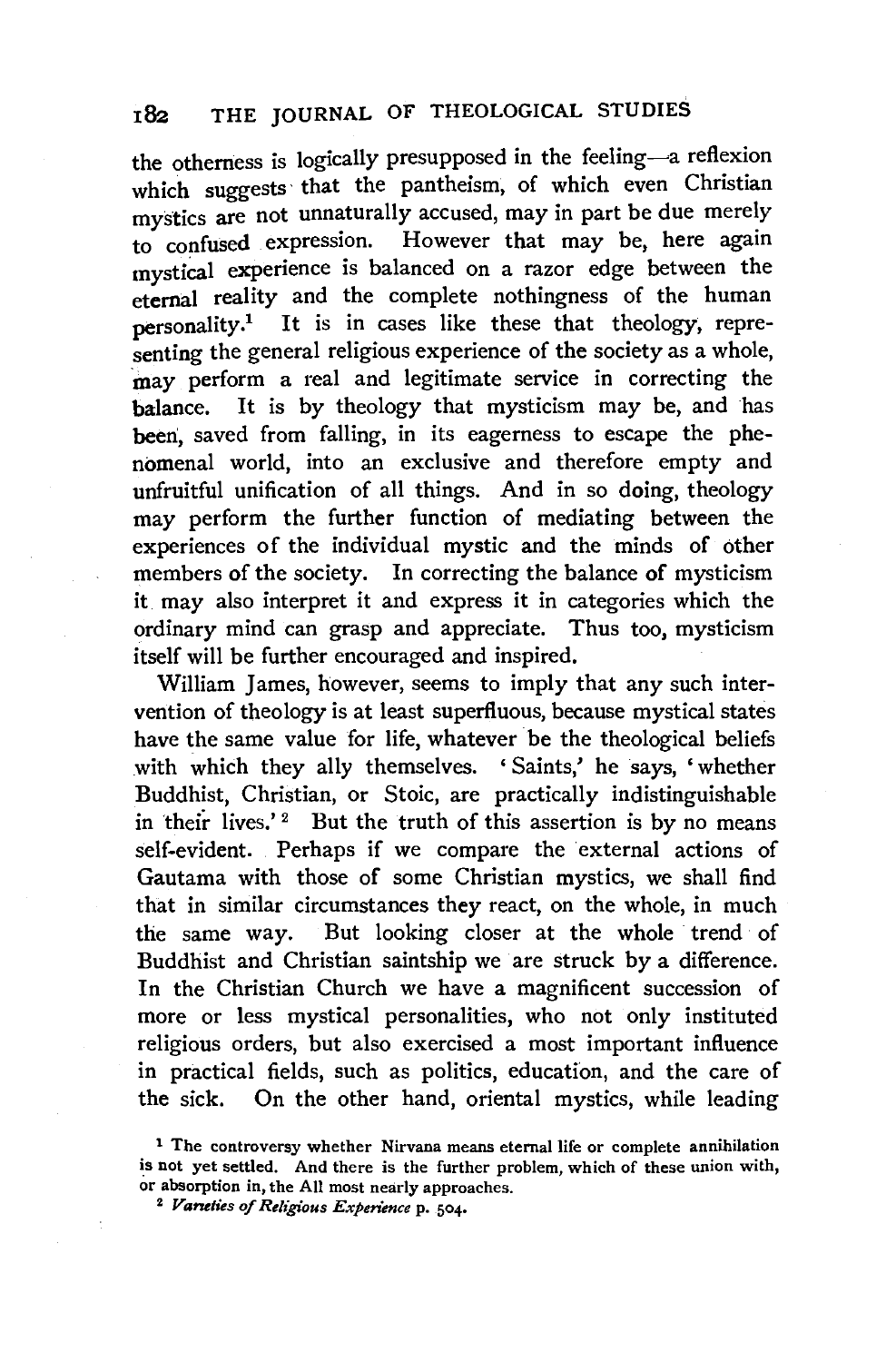pure and noble lives, tend to cut themselves off from men and to survey the world with a superior, though kindly, pity, which can only withdraw itself from the evil it knows to be invincible. The difference lies really in the whole spiritual power breathing through these two types of life: the active power of the love of God on one side, and the passive stability of union with the All on the other. In other words, the Christian mystic is inspired by a better theology than the oriental. The Incarnation is a more fruitful principle than pantheism.

As an illustration of the possible influence of an orthodox theology upon mystical experience, we may perhaps quote the reason given by Dr Joyce for the fact that Greek divination, as contrasted with Hebrew, never rose to the heights of prophecy, but remained on the lower level of magic. 'It was', he says, 'one of the many noxious consequences which issued from the medley of Greek polytheism. The power to whose action the wonders of divination were attributed by the Greeks was no one God, personal and holy, but a mixed crowd of gods and goddesses of all ranks, grades, and characters . . . It was thus debased theology which rendered the Greek religion incapable of producing from among its seers any one worthy of the title of prophet.'<sup>1</sup> Certainly it cannot be denied that the Church of Rome, where the influence of orthodoxy is strongest, has also been the richest of all Christian communities in the best and noblest type of mysticism, as well as in its more degenerate and superstitious forms. Moreover, mystical saints, for the most part, emphasize the need the spiritual life has of external guidance. St John of the Cross, St Teresa, St Catherine of Siena, and St Catherine of Genoa, all feel intense dread of deception and delusion in raptures and visions ; and would regard such mysticism apart from ecclesiastical authority as dangerous in the extreme.<sup>2</sup> St John at times seems to treat these experiences almost with contempt ; and the others certainly adopt a more or less critical attitude towards them and are much influenced by their confessors and spiritual superiors.<sup>3</sup> All this tends to shew that <sup>1</sup> Dr G. C. Joyce *Inspiration of Prophecy* p. 41. <sup>2</sup> This dependence is specially characteristic of St Teresa, and instances of it

occur again and again in her life.<br><sup>3</sup> Most remarkable passages from John of the Cross have been collected by Baron von Hugel *op. cit.* ii pp. 50, 51. For Catherine of Genoa cf. *ibid. i* pp. 206, 207, 247. The attitude of Catherine of Siena is substantially the same.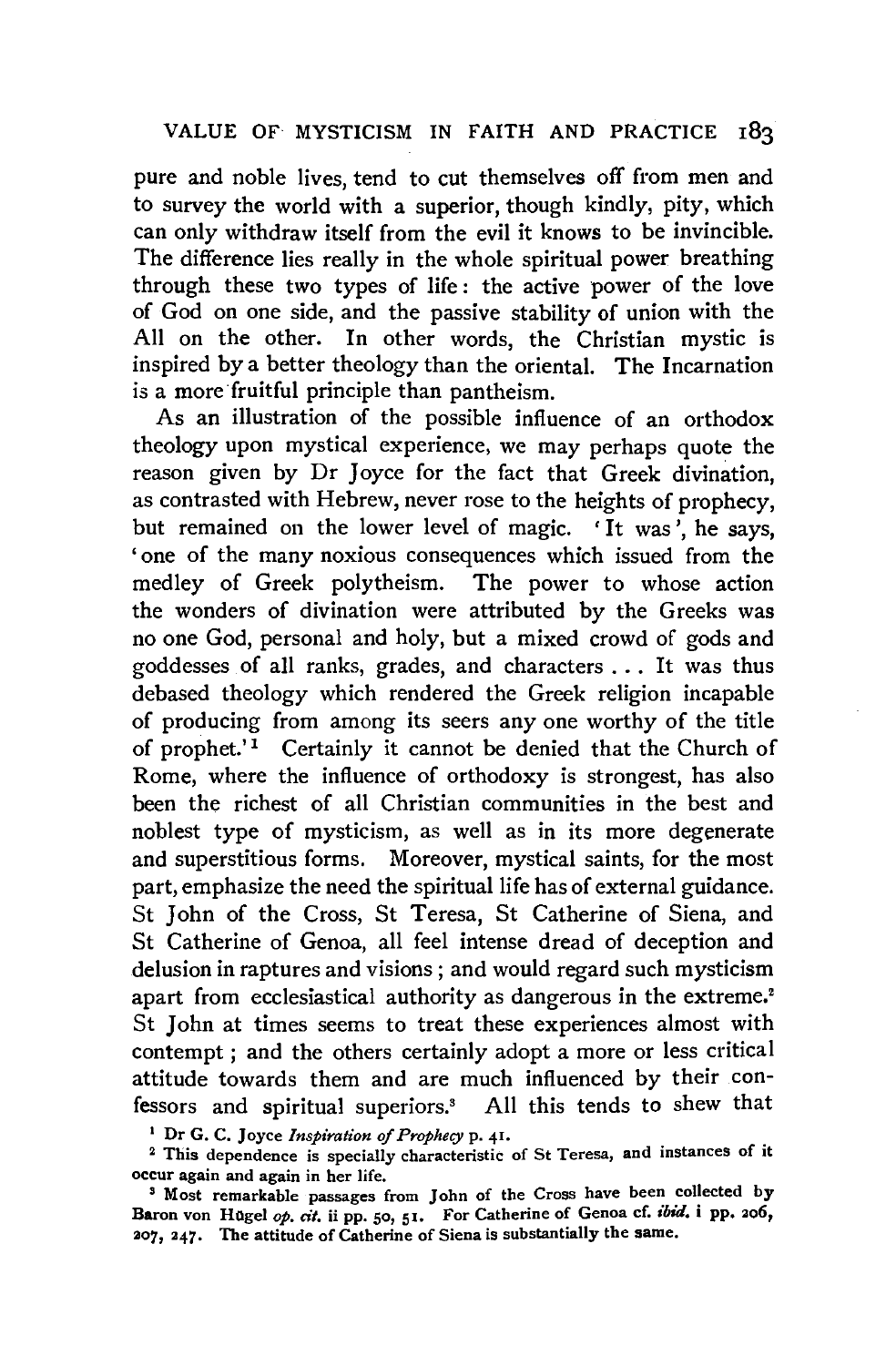the mystic state 'having no specific intellectual *content of its own',*  needs to be united with the best theology in order to reach its highest developement.

As a final instance we may perhaps refer to the American Mind-Cure movement.1 Its leaders have indeed grasped a genuine and permanent aspect of mystical truth and applied it in a way which the Church may have ignored to her cost. But it is difficult to imagine that exhortations 'to realize one's own Divinity ' and ' feel oneself a conscious part of the Deity ' who is all things, will either meet with a wide response or inspire the noblest form of saintliness. Might not the influence of an orthodox theology have preserved the practical efficiency of this teaching, while preventing its expression in terms which are not only intellectually absurd in the sense that they utterly fail to support the practical inferences drawn from them, but also jar most harshly on the sense of reverence inseparable from the highest type of religious mind ?

We may conclude, then, that we have a right to use theological tests of mystical experiences. But of course to say this is by no means to justify the suspicion with which mystics have often been regarded by ecclesiastical authorities, or the actual persecution to which they have at times been subjected. For indeed, from the point of view of the society, the value of mysticism lies in its power of giving life to theological doctrines, and it can only perform its function if it is free to express itself as it pleases, at any rate within such very wide limits as have already been suggested. Even the least intellectual of great mystics, Mother Juliana of Norwich, was able to suggest the profoundest view of eternal punishment in the words ' to me was shewed no harder hell than sin '.<sup>2</sup> Catherine of Genoa attempted a somewhat similar spiritualization of the doctrine of purgatory.8 It is the spiritual liberty of the mystic which has preserved the life of the Church in times of theological formalism and ecclesiastical oppression, It would be a difficult task to estimate the enormous power gained at critical periods by the Western Church through the lives of Francis of Assisi, Catherine of Siena, Teresa, and

<sup>1</sup> See James *Varieties of Religious Experience* pp. 94 to 126. 2 *All shall be well* (Selections from Juliana of Norwich) p. 15. 8 Cf. Baron van Huge! *op. cit.* i pp. 283 sqq.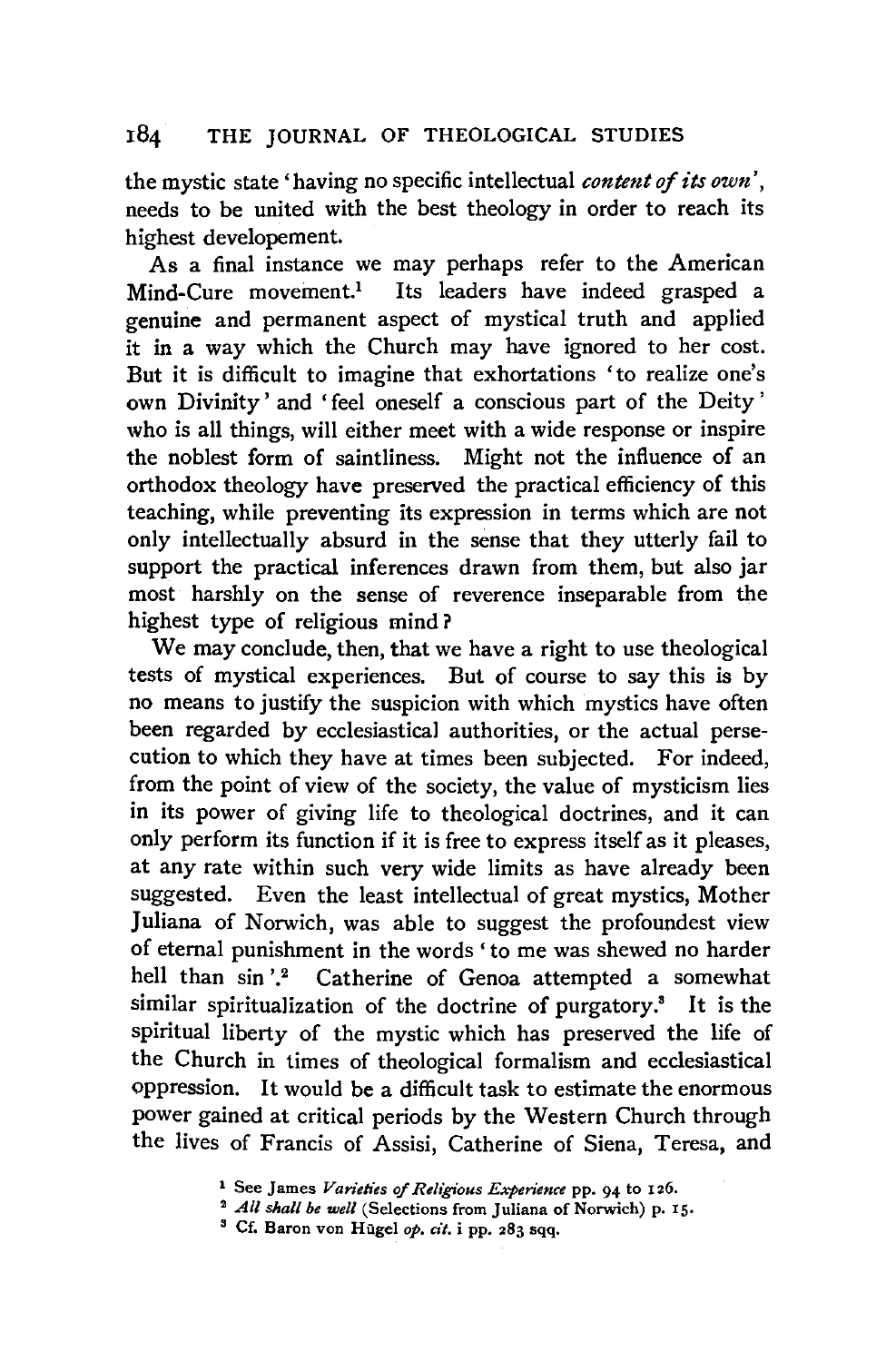John of the Cross, or that which it lost by its treatment of Molinos and Fénelon. And how far was the rejection of our Lord Himself due to the fact that the free and ethical mysticism of Ezekiel had either been stifled by Pharisaic formalism or driven to seek refuge in extravagant visions of a material restoration ?

(3) As regards the relation of mysticism to philosophy in general something has already been said, and since philosophy is not so much a department of our life and thought as a criticism of the whole, all discussion in a sense presupposes the value of the philosophic criterion. The special problem of the relation of mysticism to the intellect cannot further be considered here ; but it has already been pointed out that the mystical instinct has itself been the inspiration of most great systems of metaphysics. As a matter of fact the opposition to mysticism usually comes from minds of the scientific as opposed to the metaphysical type ; and since it is in relation to science that mysticism possesses what is perhaps its special religious value at the present day, it may be worth while to say a few words on the subject.

Psychology during recent years has made a considerable advance towards furnishing an 'explanation' of the form of mystical experience by referring it through the hypothesis of the subconscious self to the process known as automatism or auto-suggestion. And it would be difficult to exaggerate the importance such explanation may have for religion. For in proportion as any experience is inexplicable it remains from the human point of view not only miraculous but fortuitous, since we can know nothing of the conditions under which it arises or the principle on which it is bestowed. So long as conversion remains merely a miracle, *we* cannot help the sinner to attain it ; and, in a world where mind and body interact so continuously on one another, any neglect of the physical side of experience is sure to bring its own nemesis. All scientific explanation, then, is to be welcomed; but it must never be forgotten that in the last resort such explanation can only deal with the form, method of transmission, and conditions of the experience, whereas, to repeat our former conclusion, it is the spiritual value of the content which alone is of importance for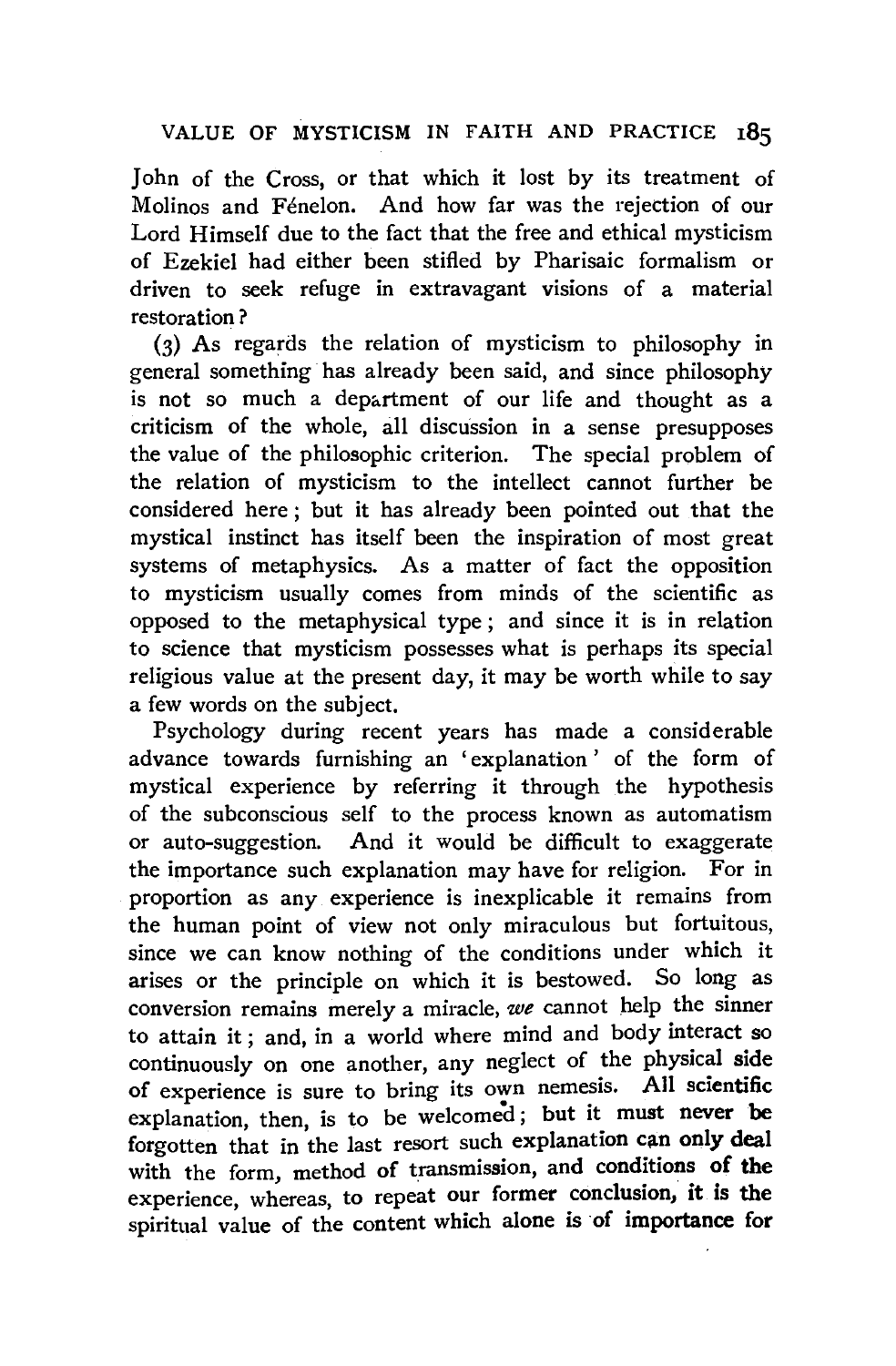religion and alone proves that the birth of such knowledge is of heaven rather than of men.<sup>1</sup>

But, apart from the services of psychology in explaining forms of mysticism, the leading ideas of mysticism and science do sometimes seem to come into collision with each other. The immediate aim of science is to assist the human control of nature, and hence its method is to find the general laws governing the phenomena which are its subject-matter. It is of the essence of science to generalize : the particular is nothing to it except as an example of the universal. Hence science inevitably regards all the particulars with which it deals as *specimens.* And we have to ponder before we realize how deeply this method of thought is ingrained in the modern mind. It would be interesting to estimate how far depression, culminating sometimes in suicide, and the general lassitude, indifferentism, and lack of driving power so common at the present day, may be traced to the half-conscious feeling of the individual that after all he himself is only a specimen which may serve for the exemplification of general laws, but can possess no unique and eternal importance of its own. How in the last resort can it matter in the course of the universe

1 An objection may here occur. If the form of mystical experience is entirely due to an automatism, in the sense that it is but the reflexion of present and past states of emotional conviction, then the mystical experience, however healthy and beneficial, is worth no more as an experience of reality than the convictions which gave it birth. Hence either the specific character and value of mystical experience must be altogether abandoned and its special claim to be an immediate apprehension of reality acknowledged to be illusory, or else some importance must be attached to the form of the experience and its explanation by automatism denied. This objection, however, involves a double misapprehension. ( 1) All that is meant by asserting the unimportance of the form in comparison with the content is that the form cannot be used to guarantee the validity of the content. But that the form is important in the sense that it *may* provide a knowledge or inspiration otherwise unattainable, is not denied. (2) This does not really bring us into conflict with scientific explanation by automatism. All science can do is to point out that in the phenomena of automatism we have experiences claiming to proceed from powers other than ourselves, which as a matter of fact come to us *through* the workings of our subconscious self, and our knowledge of the imperfections of this instrument must make us very critical of all such revelations. But, as Dr Joyce says (op. *cit.* p. 79), 'when once we have fully grasped the principle that the authority of a revelation is not really authenticated by the circumstances of its communication but by the nature of its contents, we shall no longer feel ourselves bound in the interest of revealed religion to demand that divine truth should have entered the soul of man along a channel reserved for its own peculiar use.'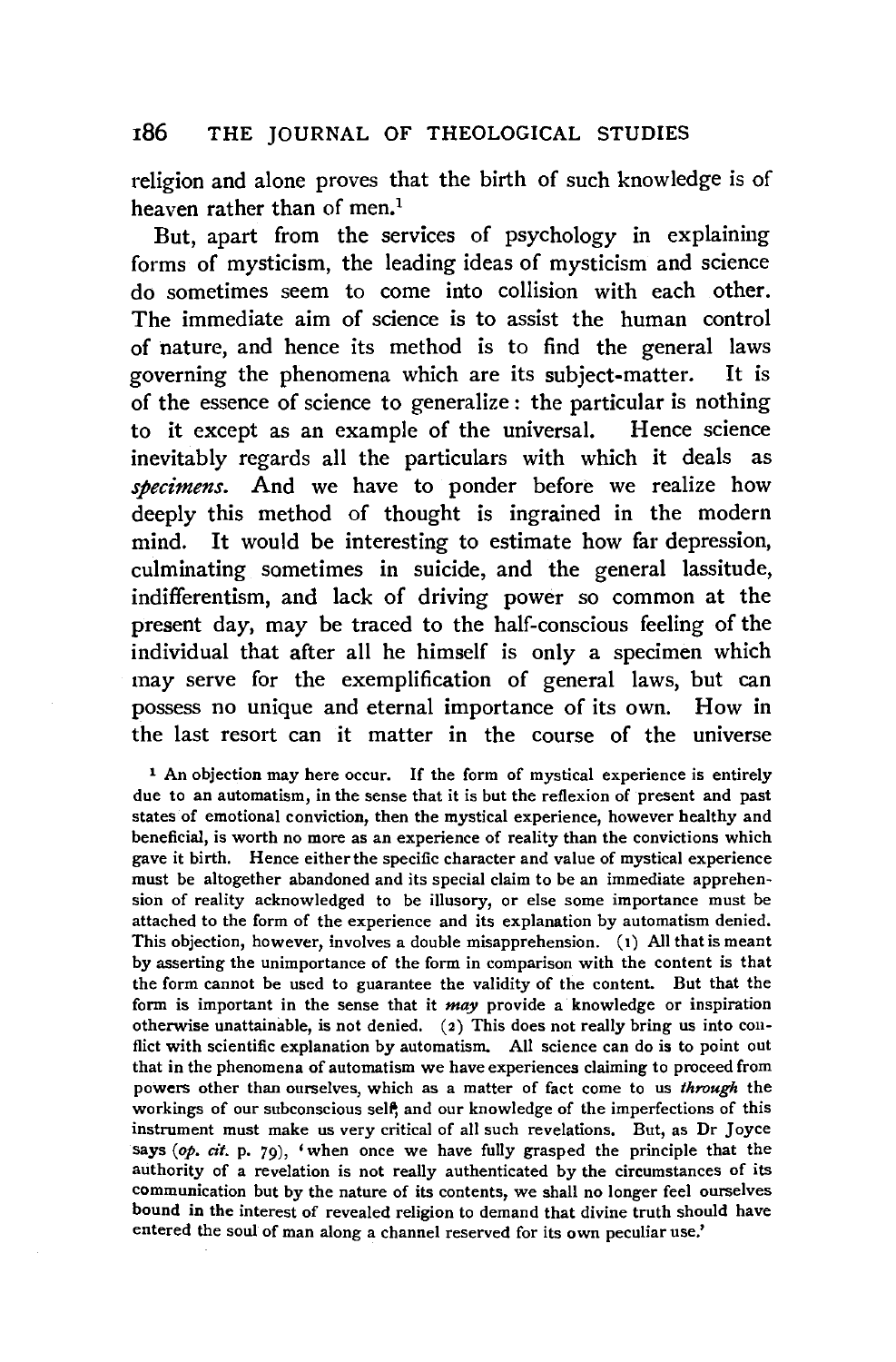precisely what John Smith does or fails to do ? The fatal consequences of this scientific realization of the cosmos have never been more vividly depicted than in the fiery protests of Nietzsche.1 But even Nietzsche, with all his contempt for scientific knowledge, does not get clear from the scientific point of view. For him it is the great characters, the selfassertive geniuses, who alone count ; the rest of humanity exist simply to make their production possible and to serve their ends when produced. Hence the vast majority of mankind, even for Nietzsche, have no ultimate and individual value; they remain specimens of humanity. Now the very antithesis of this point of view is represented by mysticism. For the mystic, if he falls in any way short of an absolute pantheism in which the individual is completely merged and lost, must assert strongly the capacity of the soul to enjoy union with the universal Power, and hence by implication he claims an eternal and infinite greatness for every human person.

It is clear then that mysticism on its spiritual side does not come into such close touch with science as with morals and theology. Science, therefore, for which the particular and individual, the really active and undetermined, have no meaning, cannot directly criticize a mystical experience the reality of which lies in the depths of the spiritual person. The spirit bloweth where it listeth, and science may hear the sound thereof, but cannot tell whence it cometh or whither it goeth-so, quite rightly, she ignores it. Mysticism and science then represent two opposite sides of truth, and fully to correlate them would be to explain the universe-a task to which the finite mind must ever remain unequal. Meanwhile their value for each other is indirect and practical rather than directly critical. Each furnishes a corrective and a supplement rather than a criterion of the other's truth, and we have no right to demand that the pronouncements of the one should give direct support to those of the other. Mysticism can lighten the load of the material universe when it seems almost to crush the mind in whose thought, in a sense, it exists. And, as Baron von Hügel insists, science supplies to the mystic

<sup>1</sup> I refer especially to the essay on the ' Use and Abuse of History' in *Thoughts out of Season.*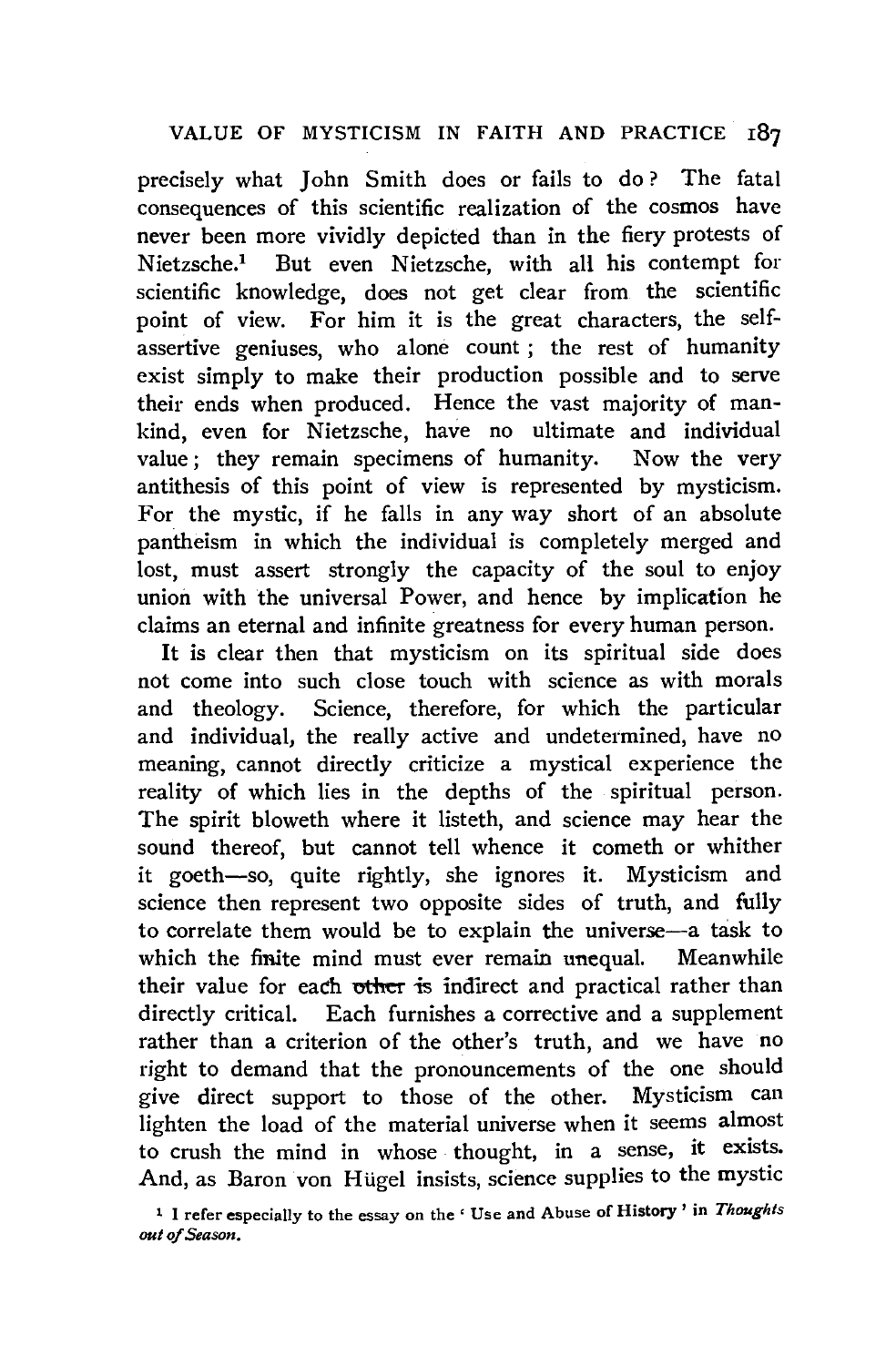$a$  manly and bracing humiliation<sup>',1</sup> an intense realization of his littleness and of his need which all his asceticism and selfdetachment is apt rather to obliterate. For science can give him a sense of littleness, not only in relation to God, but also in relation to His creatures. It cannot but soften that note of appropriation of the Almighty which seems to sound through some of the extravagances of mystical literature. Lastly it forces on the attention alike the supreme need of practical method and the reality of intellectual difficulty and doubt, aspects of life which all but the greatest mystics tend most fatally to ignore.

We have seen that the mystical side of our nature can only claim to represent one human faculty among others, and that the experience which it gives us cannot be superior to criticism from all the other sides of human life. It is a platitude, but a platitude too often overlooked, that all the different forms of our experience and of our thinking must criticize each other, if the whole man is to ' grow to the measure of the stature ot the fullness of Christ'. We have endeavoured to see how, when once this principle is recognized, mysticism can establish its claim to give us a real knowledge of reality and to form a necessary constituent of the best human nature; and in dealing with the operation of other aspects of life upon it, we have suggested in general terms something of its value for each. It now remains in conclusion to consider the whole subject from a more directly personal point of view. What part has mysticism to play in the religious life of the individual? How far and in what sense should every religious man be a mystic ?

It would seem to follow, as a result of the foregoing discussion, that the most general and necessary function of mysticism is to keep the eternal before us in our earthly and temporal life. After all, the main difficulties in religious life are probably more often spiritual than directly intellectual. It is not really so impossible to give an intellectual assent to the fundamental propositions of a Christian theology. At any rate the average man with 'intellectual' objections would not in all probability find the Absolute of a Hegelian metaphysician

 $1$  Op. cit. i p. 44 sq.; ii pp. 330, 331, 377 sqq.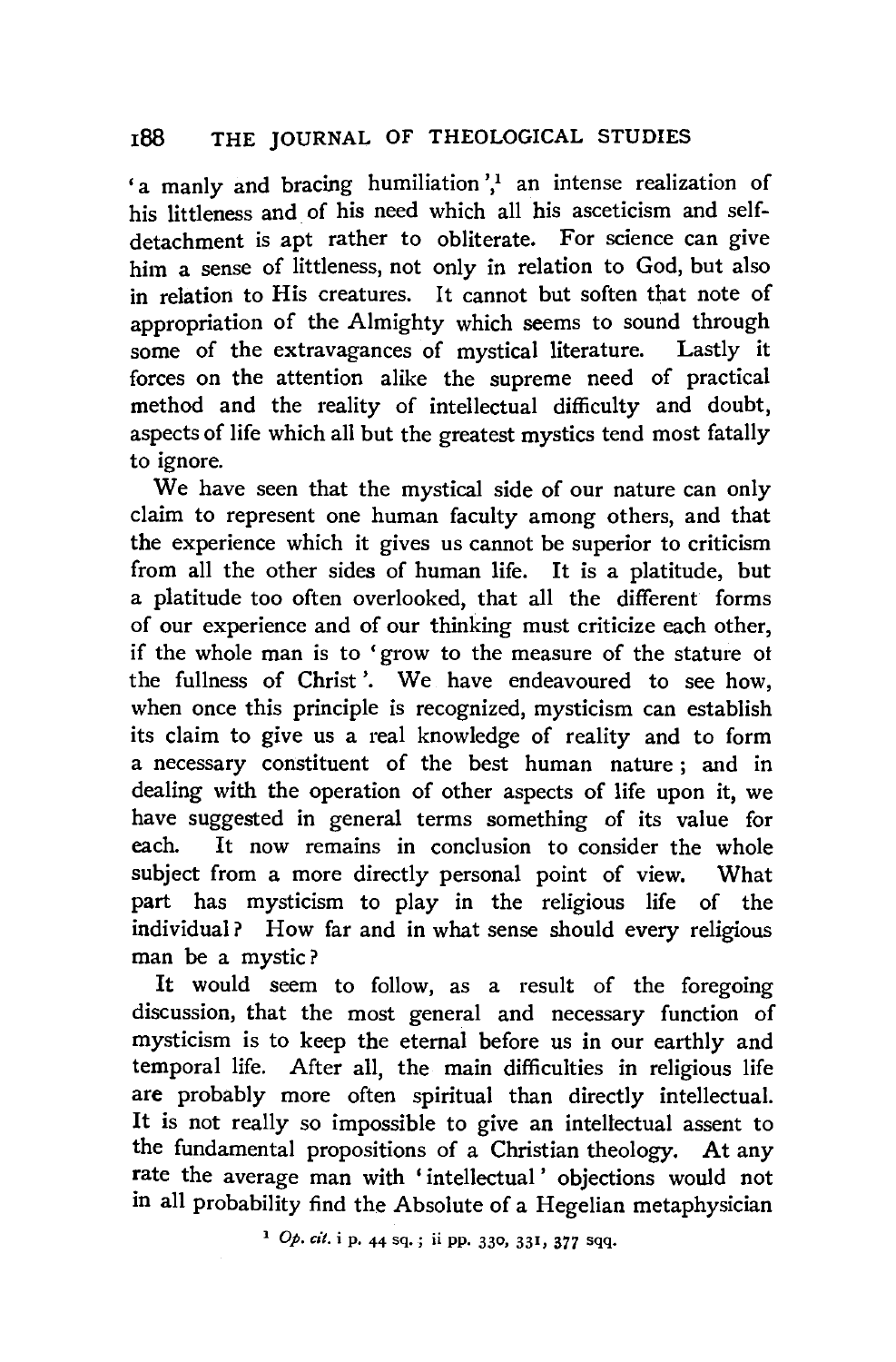one whit easier of acceptance. But it is intensely difficult to realize eternal truths in the midst of actual living. It is hard to feel oneself constantly in the presence of God, to make real to one's mind His love, His mercy, and His justice. And it is just this experience of the eternal which mysticism provides.

But the average man may be incapable of mystical experience, and the mystic's assurance can then only influence him at second hand. We must then make a distinction between mystical experience and faith. No doubt all states of strong faith and emotional conviction tend to pass into something very hard to separate from the vaguer forms of mystical experience ; and hence the line of demarcation is by no means easy to draw. The difficulty is indirectly brought out in Dr Herrmann's striking book, *Communion with God.*  Herrmann will have nothing of Christian mysticism and strongly opposes even Kaftan's attempt to distinguish its legitimate from its illegitimate forms. 'The Christian', he says, 'can never even wish that God should specially appear to him or speak down to him from Heaven. He receives the revelation of God in the living relationships of the Christian brotherhood, and its essential contents are that personal life of Jesus which is visible in the Gospel and which is experienced in the lives of the redeemed.<sup>'1</sup> 'There can be no such thing as communion with the exalted Christ.'<sup>2</sup> But elsewhere the same writer insists 'that we must regard as revelation only that which brings us into actual communion with God'. ' Thus', he continues, 'all that can be the object of Christian doctrine is summed up in religious experience, and first gains satisfactory definition in that communion. But on the other hand we can describe as religious experience only that turning towards God which takes place under the influence of the revelation of God within us and can be expressed in doctrines of faith.'<sup>3</sup> Now this distinction between mystical experience and the experience of faith is really a very subtle one, and in actual fact is probably less rigid than Herrmann would have us believe ; and certainly his somewhat dogmatic estimate of the com-

<sup>&</sup>lt;sup>1</sup> Communion with God, English translation (2nd edition), p. 193.

<sup>&</sup>lt;sup>2</sup> *Ibid.* **p.** 291. <sup>3</sup> *Ibid.* **p.** 37.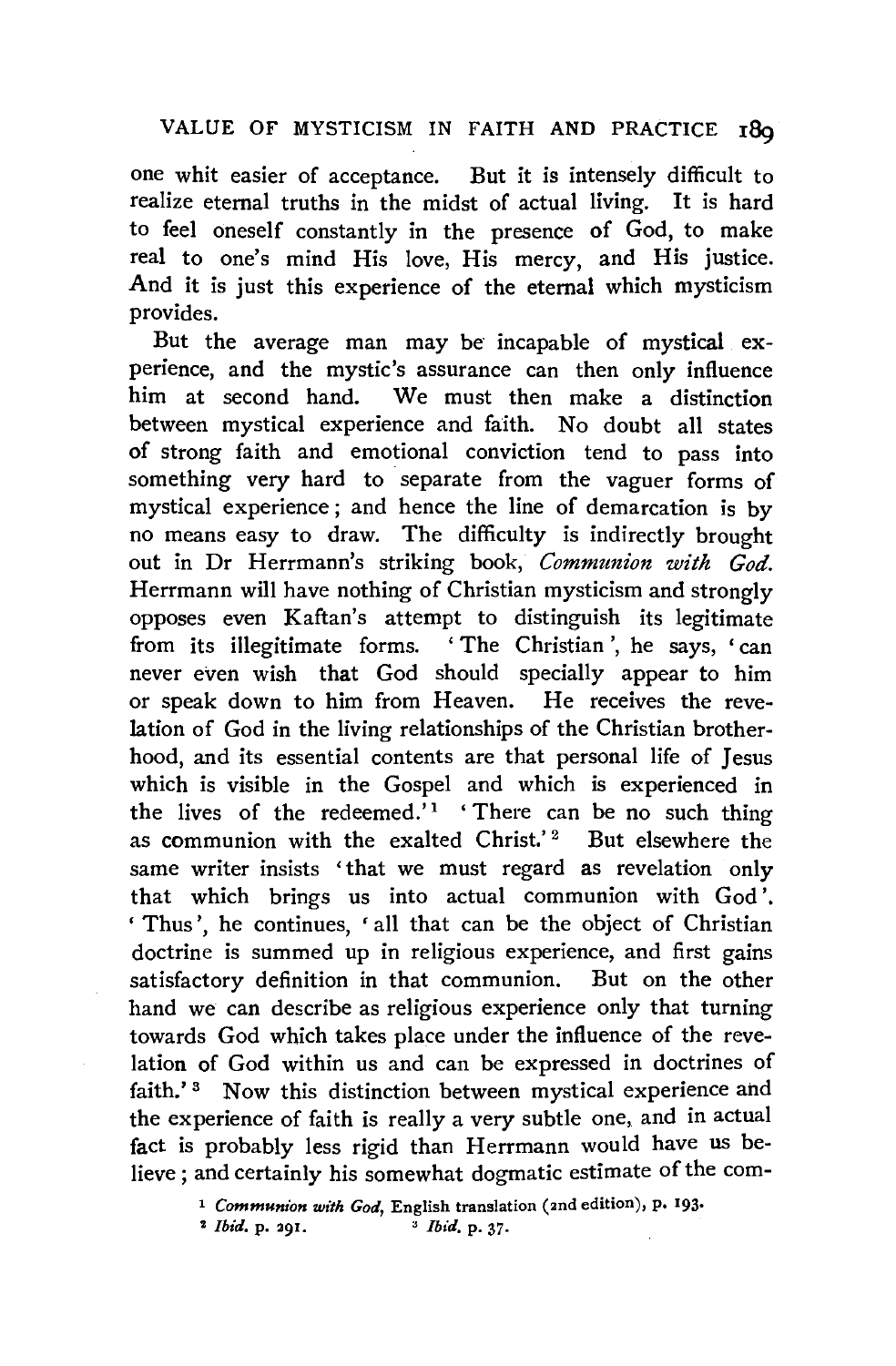parative value of the two experiences will not meet with general  $\frac{1}{\text{acceltance.}}$  Still the difference does exist, and to identify, as William James suggests, the mystic state with the faith state<sup>2</sup> would be to confuse the issue by unduly limiting the scope of the term faith. Without entering on the intricacies of pyschological description it will perhaps be enough to affirm that the belief of all religious people is in a sense mystical, but not the experience of all. Is this fact then wholly to be regretted? It would be a mistake to return too hasty an answer in the affirmative.

The truths of eternity, God and immortality, furnish as it were the background to the lives of ordinary religious men and of many who could hardly even be called religious. All great and good pleasures with which a man for a time identifies his whole self claim eternity in a very real sense beyond the limits of their actual duration. To realize at the time their inevitable transiency and the ultimate oblivion into which they must fall cannot but be fatal to their enjoyment. More especially is this the case with those pleasures in which the society of those we love plays a leading part. When we reflect, the very experience of them seems to imply a God of goodness who is Himself the crowning glory and living guarantee of their immortality ; and we feel that no heaven in which they are not preserved is worth our attainment. At times the emotional claim may be so strong in sensitive minds that death itself seems degraded to a mere hoax, foolish if it were not so ghastly, perpetrated by the Devil on those who lack eyes to see and hearts to feel.

> ' Fool ! all that is at all Lasts ever past recall.

Earth changes, but thy soul and God stand sure.'

But reflexion on the eternity claimed by the best and most intense human joys seems also to convince us that this eternity is after all but the everlastingness of the temporal. We love experiences and people as they are, and if we attempt to abstract from their temporal and earthly appearance

<sup>1</sup> For a criticism of the Ritschlian position with regard to mysticism cf. Edgehill *Faith and Fact*, especially pp. 105 sqq.

<sup>2</sup> Varieties of Religious Experience p. 424.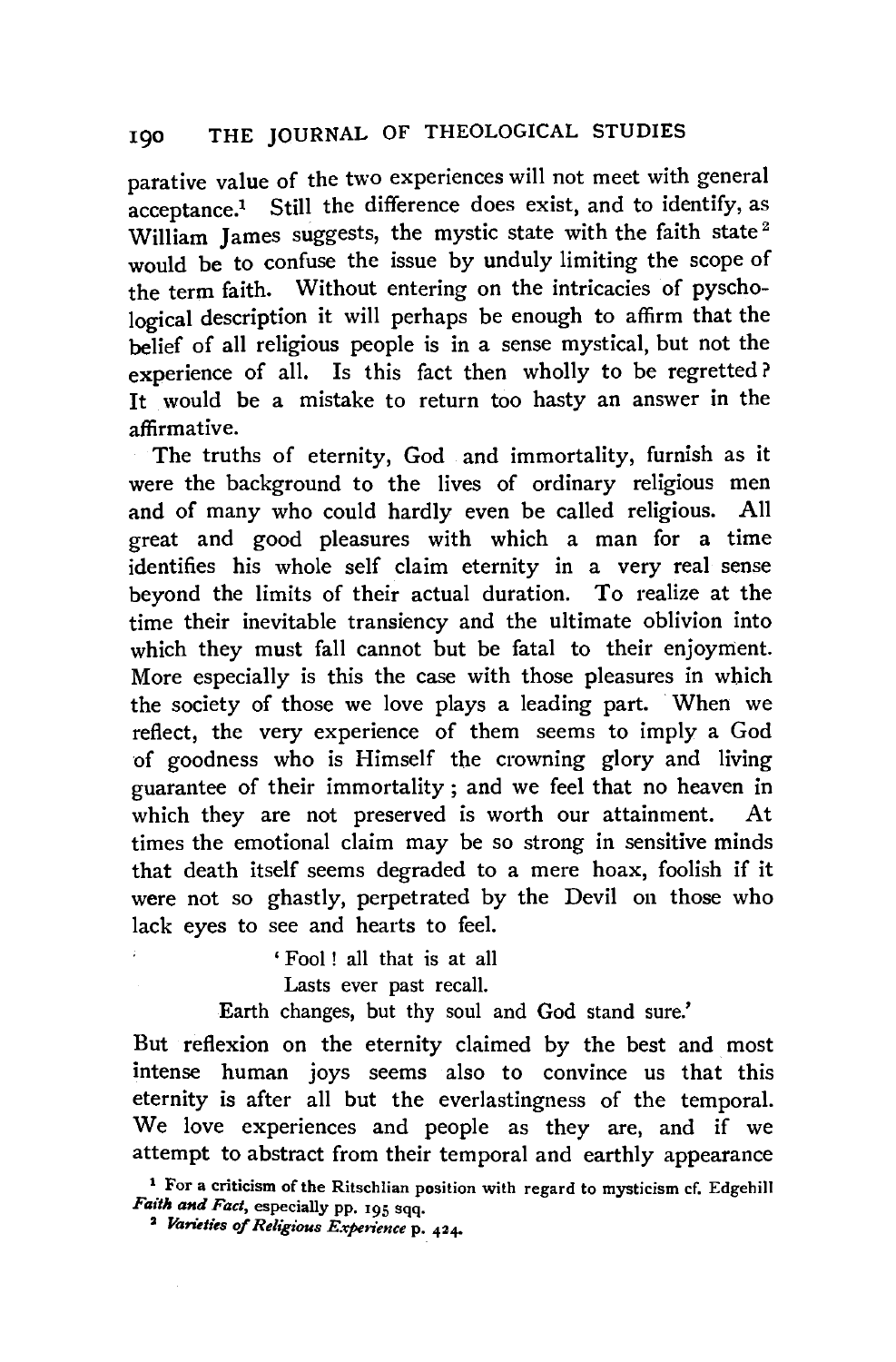we cannot but lose much of what seemed most precious in them. Often in the case of persons, some particular kind of life we lived with them with all its material conditions is inextricably interwoven with themselves. Perhaps there is some sympathy in all of us with the feelings which Pater attributes to Marius sitting by the death-bed of his friend Flavian. 'It was to the sentiment of the body and the affections which defined . . . that he clung. The various affections which defined  $\ldots$  that he clung. pathetic traits of the beloved suffering Flavian, so deeply pondered, had made him a materialist, and with something of the humour of a devotee.' Often certainly it is the method of the expression of the personality hardly less than the personality itself, the loss of which seems intolerable. Moreover, with all our enjoyments their variety in time-succession seems a necessary condition of their pleasantness.

Now all this is really in startling contrast with the conception of eternity expressed by the mystic who claims direct experience of its truth.<sup>1</sup> The religious mystic invariably represents eternity as the union of the soul with God ; and in order to realize this union he tends more and more to turn away from the human and temporal altogether and not only from its lower and more material forms. Even in the case of those mystics who have been most devoted in the service of men, their desire and aim is only to bring them also to know the one love of God which embraces all things. They are absolutely silent as to any eternal preservation of particular love between human persons, and *a fortiori* of any joy connected with the material and earthly conditions of human life. For them God seems so entirely to fill the whole horizon of eternity as to exclude all the human joys for which alone the natural man in his weakness postulates his immortality. 'He who loves any other thing together with God', declares St John of the Cross, ' makes light of Him, because he puts into the balance with Him that which is at an infinite

<sup>&</sup>lt;sup>1</sup> A. B. Sharpe's criticisms of Dr Inge forcibly illustrate the present point *(Mysticism its True Nature and Value, 1910, c. i).* 'There would seem', he says, ' to be little in common between the suggestive and symbolic aspect of things in which the world appears as the true manifestation of God, and that in which the same world is felt to be the one great obstacle which conceals the eternal reality from the sight' (p. 11).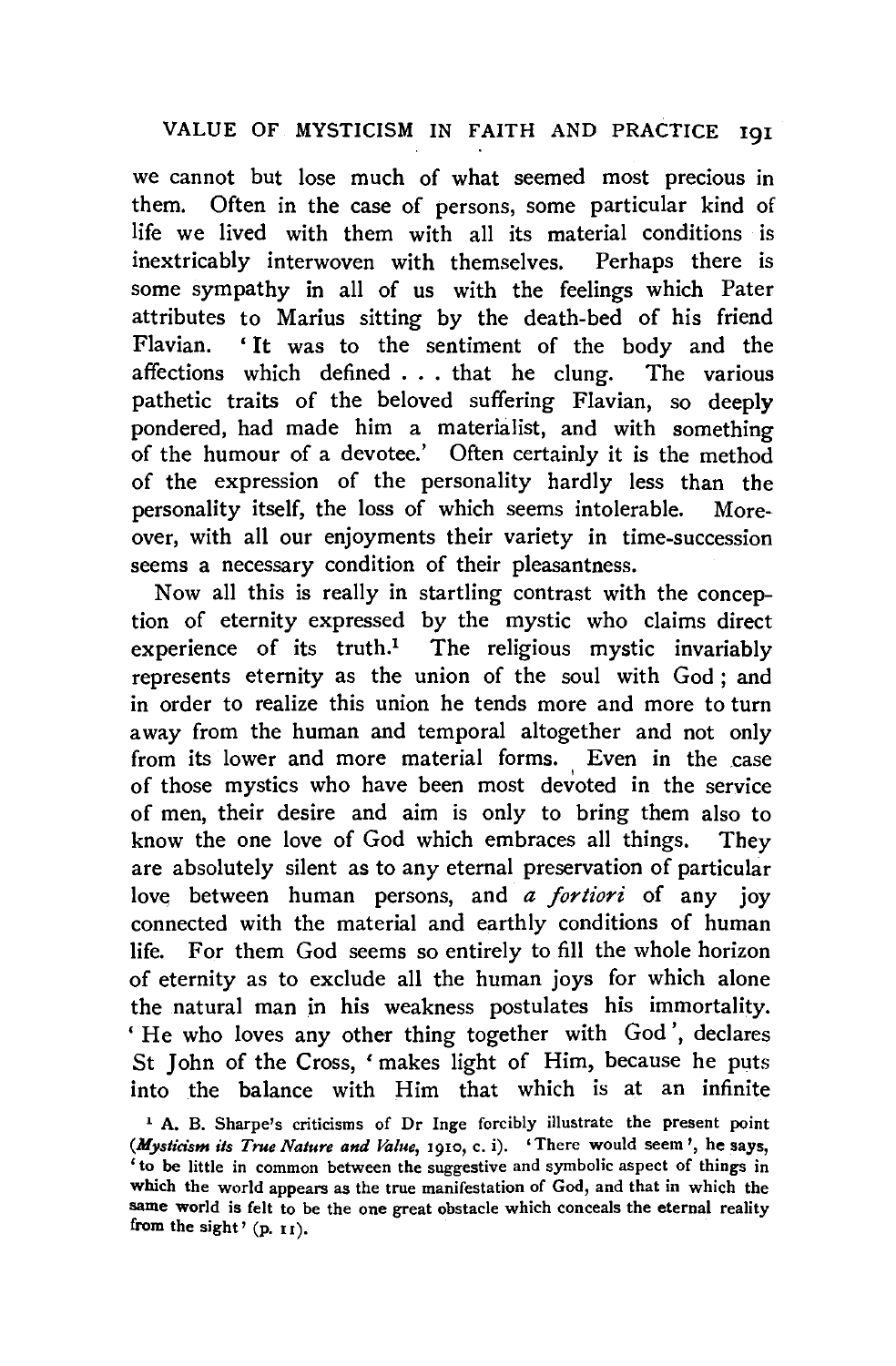distance from Him.'<sup>1</sup> 'My father,' says St Teresa on one occasion, ' as he had now risen to great heights of prayer himself, never remained with me long ; for when he had seen me he went his way, saying he was wasting his time.'<sup>2</sup> And of her life in the new convent of the reformed Carmelites which she founded, she writes : ' It is the greatest consolation to me to find myself among those who are so detached. Their occupation is to learn how they may advance in the service of God. Solitude is their delight ; and the thought of being visited by any one even of their nearest kindred is a trial, unless it helps them to kindle more and more their love of the Bridegroom. Accordingly none come to this house who do not aim at this ; otherwise they neither give nor receive any pleasure from their visits. Their conversation is of God only; and so he whose conversation is different does not understand them, and they do not understand him.'<sup>3</sup> The *Theologia Germanica* puts substantially the same idea in philosophic terms. 'Where (the true) Light is, the man's end and aim is not this or that, Me or Thee, or the like, but only the One, who is neither I nor Thou, this nor that, but is above all I and Thou, this and that ; and in Him all Goodness is loved as one Good.'<sup>4</sup> Truly the Lord God of the mystics is a jealous God.

It is as though the goodness of life were a picture of which eternity forms the canvas and human joys and affections the colours which lie on it. The ordinary man in his absorption with the colours does not enquire about the nature of the canvas, which is nevertheless their necessary ground and support; while the mystic seems to him, in his passion to reach the canvas itself, to wipe off the colours which it exists to uphold. Both ordinary man and mystic believe in a God of love, and to both His relation to evil is essentially the same. It is in the valuation of human goods and the conception of God's relation to them that we find the fundamental contradiction. To the religious mind which has little or no abnormal experience God and immortality are the

3 *Ibid.* p. 314.

<sup>1</sup>*Ascrnt of Mt. Carmel* i 5 § *4·* <sup>1</sup>

<sup>2</sup>*Life,* translated by Lewis, p. *44* (edition 1888). <sup>4</sup>*Theologia Germanica* xliii (tr. Winkworth).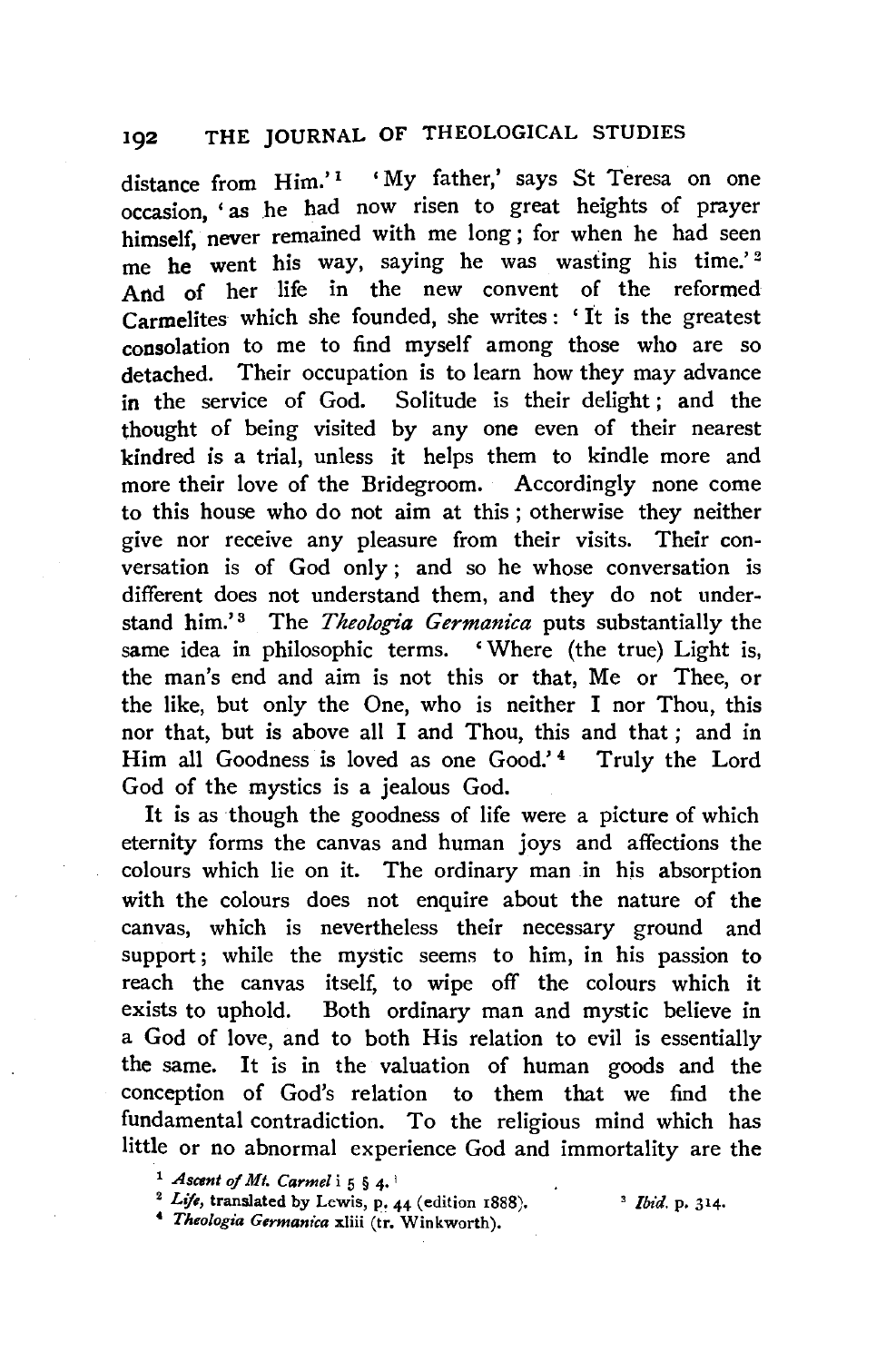background of many various and special goods ; while for the mystic God and immortality themselves absorb the whole field of consciousness to the exclusion of all lesser objects of joy and love.

It is obvious that from an intellectual point of view the mystic's position is far the easier to maintain. For the mystic at any rate has some clear idea of what he means by Heaven ; whereas it is the essence of the ordinary man's belief that Heaven remains a background and implication of other conceptions rather than a definite conception in itself. Reflexion seems to shew that he cannot even say clearly what he demands from it and what he wishes it to be. Even were it possible that the everlastingness of his temporal joys should in some inconceivable way be guaranteed to him, no imaginable fulfilment of his hopes could prove finally satisfactory. On analysis the claim to immortality, which still is essential to the best human enjoyments, tends to vanish in a fundamental self-contradiction. Again, the very idea of an everlasting existence in time is philosophically almost inconceivable ; and if we try to postulate existence not in time, it is evident that some one unvaried experience, which we may call the fruition of God's presence, will best suit the con-\_ ception, fot all variety will be found to imply consciousness of succession.

Yet the general religious consciousness of mankind refuses to be satisfied with a unification of eternal life which excludes rather than includes the elements of variety and differentiation.<sup>1</sup> We catch an echo of this protest even in St John of the Cross. 'All that is wanting now', he writes to one of his penitents, ' is that I should forget you ; but consider how that is to be forgotten which is ever present to the mind.' $2$  And we have the emphatic witness of almost universal Christian belief and human need that all our highest joys and affections, various and particular as they are, shall find preservation and fulfilment in the life of the world to come. Should we then seek to make all our ideas of eternity conform exclusively to the experience of the mystics? Or has the ordinary religious

VOL. XIII.  $\qquad \qquad$  0

<sup>&</sup>lt;sup>1</sup> Cf. Baron von Hügel *Mystical Element in Religion*, especially i p. 66 sq.

<sup>&</sup>lt;sup>2</sup> Quoted by Baron von Hügel, *ibid.* ii p. 353.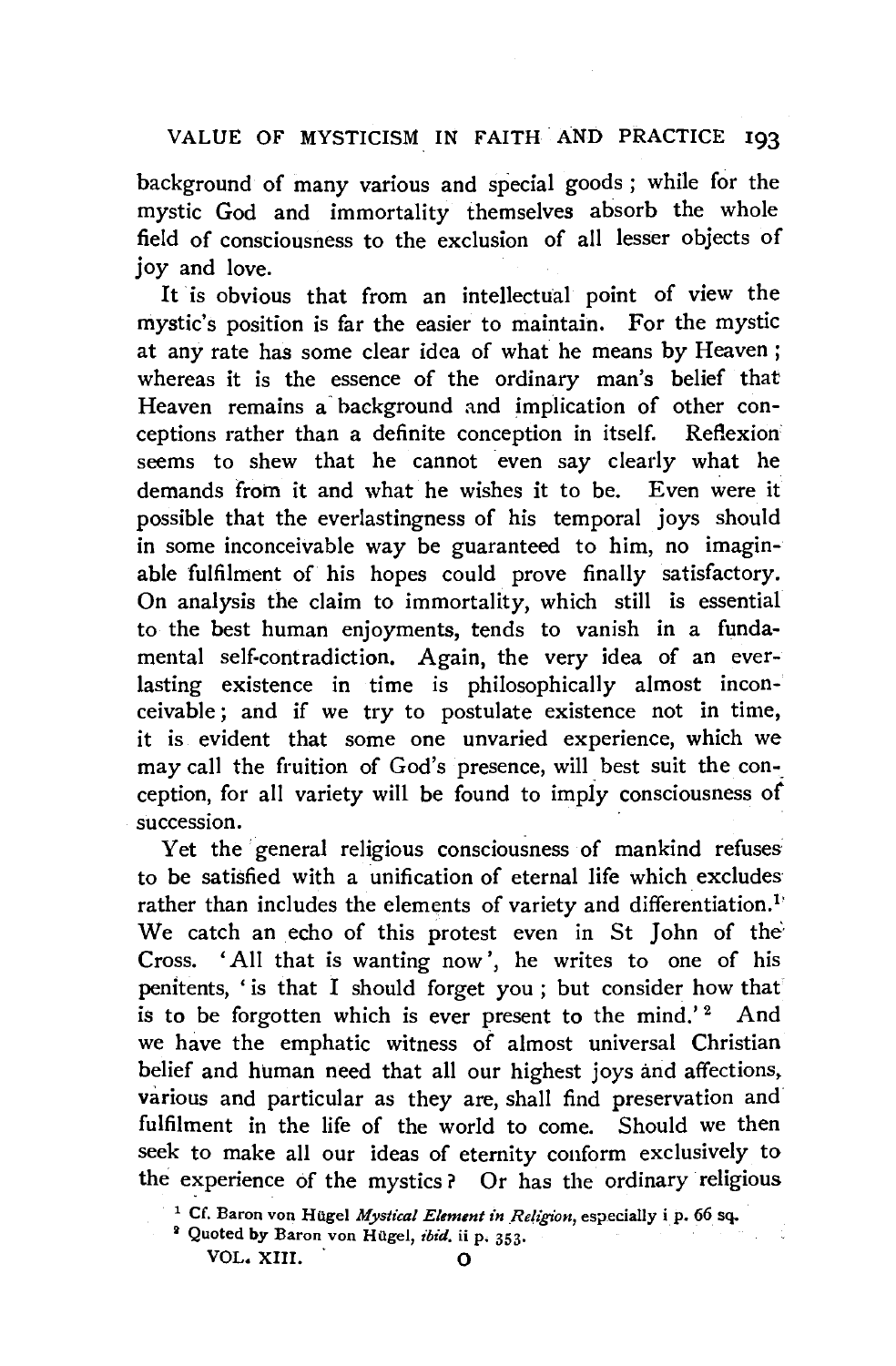consciousness grasped ·a side of the 'truth which the experts have tended to ignore? And in the latter case how are we to reconcile the paradox that just those minds which know most of eternity tend to divorce it most completely from all that really appeals to many of our deepest convictions? The most that can be done in answer to these questions is to suggest very tentatively the general lines along which an ultimate solution seems most possible.

In the first place, it is worth noticing that it seems possible to trace two views of eternity, or life after death, running at any rate through the three leading religions of the world, and the inconsistency between them which we have remarked in Christianity, has arisen in a somewhat different form both in Hinduism and Islam. To go back to the simile already suggested: in the one view the canvas predominates, in the other the colours ; and they may be called respectively the mystical and the popular view. The Hindu mysticism of the Upanishads and the Buddhist mystic in his conception of Nirvana remove all colour from eternity far more completely than the Christian contemplative, for whom the intense and fiery hue of God's love absorbs and blots out all other shades. On the other hand, in more popular Hinduism the doctrine of metempsychosis, which Buddhism also has incorporated in its creed, brings down anthropomorphic notions of a future life completely to earth by representing it merely and only as a series of earthly lives stretching out into an indefinite future. In Mohammedanism the corresponding contrast is to be found in the very carnal heaven of the Koran and the teaching of Sufis, which reproduces all the essential features of oriental mysticism. Mohammedanism has attempted no synthesis between the conflicting points of view; but Buddhism, in proportion as the contrast between them is more complete, has found the task of reconciliation an easier one. The series of human lives through which the soul transmigrates has only to be represented as the road by which it is to reach the final mystic state of Nirvana.

What, then, does Christianity contribute to the solution of the problem? In the first place, through the principle of Incarnation it has suggested a much deeper and more spiritual truth in the popular view. The Christian believes that God has .revealed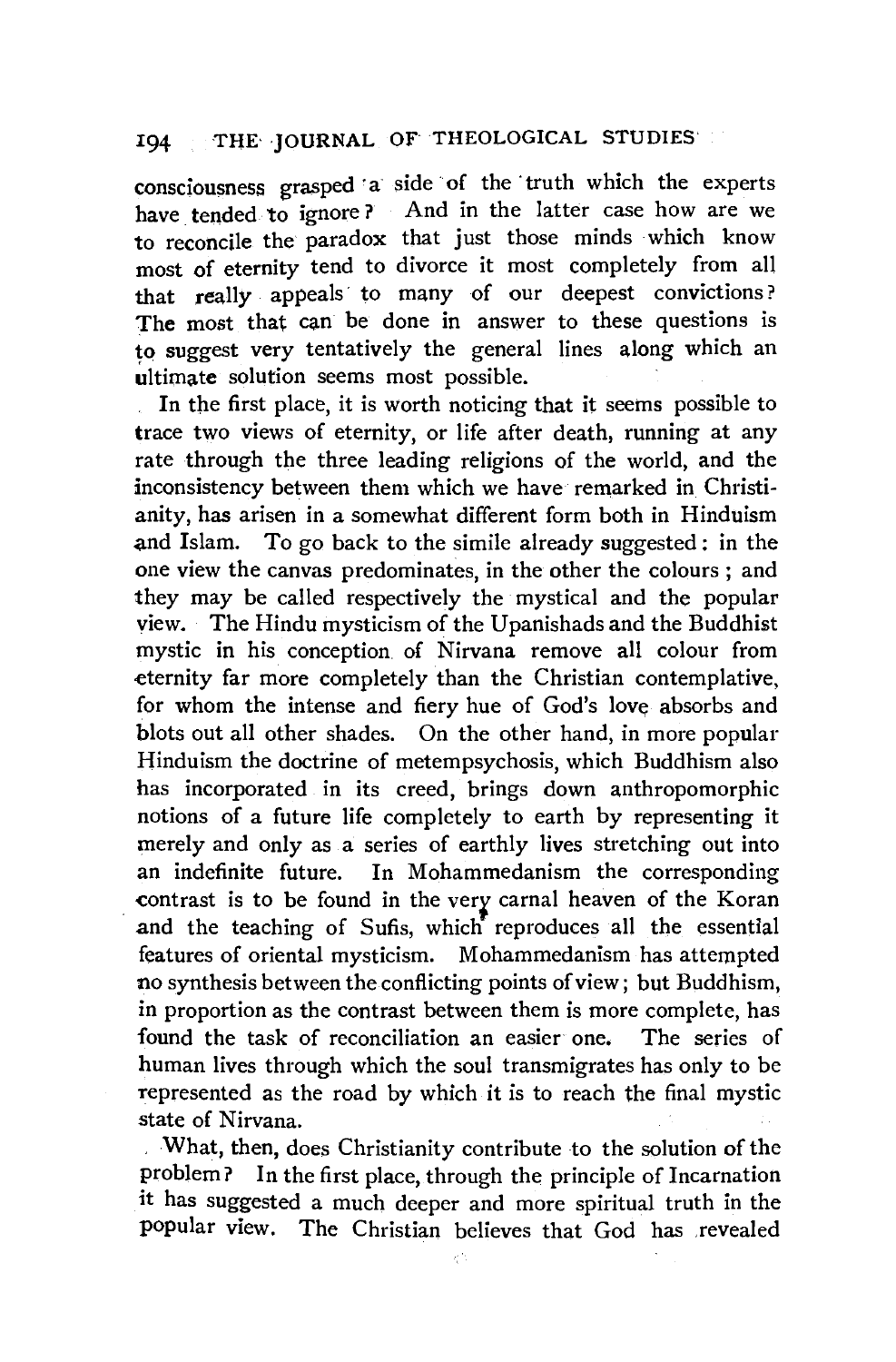Himself as man, that there is therefore something essentially man-like in the nature of the Godhead itself, and that this truth does not depend on any vain construction of an anthropomorphic imagination, but is part of God's own revelation of Himself to man. Hence, all the highest of man's life here on earth, all wherein it approaches most nearly to Christ's life, must find a counterpart and a fulfilment in eternity. And not only do we find our Lord constantly using popular notions about the hereafter, as though they at any rate represented some important aspect of the truth, but in His life, if anywhere, we notice an intense care for human individuals in their individuality, and a wonderful value set on the commonest tasks and modes of life through which personality is expressed. And, as might be expected, it is precisely the Incarnation which of all the great Christian doctrines seems to have been least realized by the classical school of mystics. They certainly tend either to ignore our Lord's life on earth altogether, or, if they mention it, to dwell exclusively on His sufferings and crucifixion. The *Theologia Germanica* is an excellent example of the latter type. It is full of allusions to the life of Christ, but only with the purpose of dwelling on the atonement wrought and the example set by what He suffered. St Catherine of Siena is continually speaking of the Jesus of history, but never without immediate reference to the saving blood. St Teresa indeed does regard it as a deadly error to seek to pierce beyond the Sacred Humanity in the highest forms of contemplation<sup>1</sup>; but for the guidance of such spiritual exercise she gives the most instructive direction that if a sensitive mind finds continuous meditation on the story of the Passion unendurable, it may occasionally turn for refreshment to the risen and glorified Christ.<sup>2</sup> It is never even suggested that any incident of our Lord's life except His actual sufferings could form a subject for religious contemplation. The eternal importance and dignity imparted by the Incarnation to ordinary temporal human life is completely ignored. Of the best mystics it would not be true to say that the specifically human has no value for them; we have seen something of their keenness and efficiency in practical spheres, and certainly their missionary

:t *Life,* tr. D. Lewis, p. 163 (edition 1888). 2 *Ibid.* P• I66.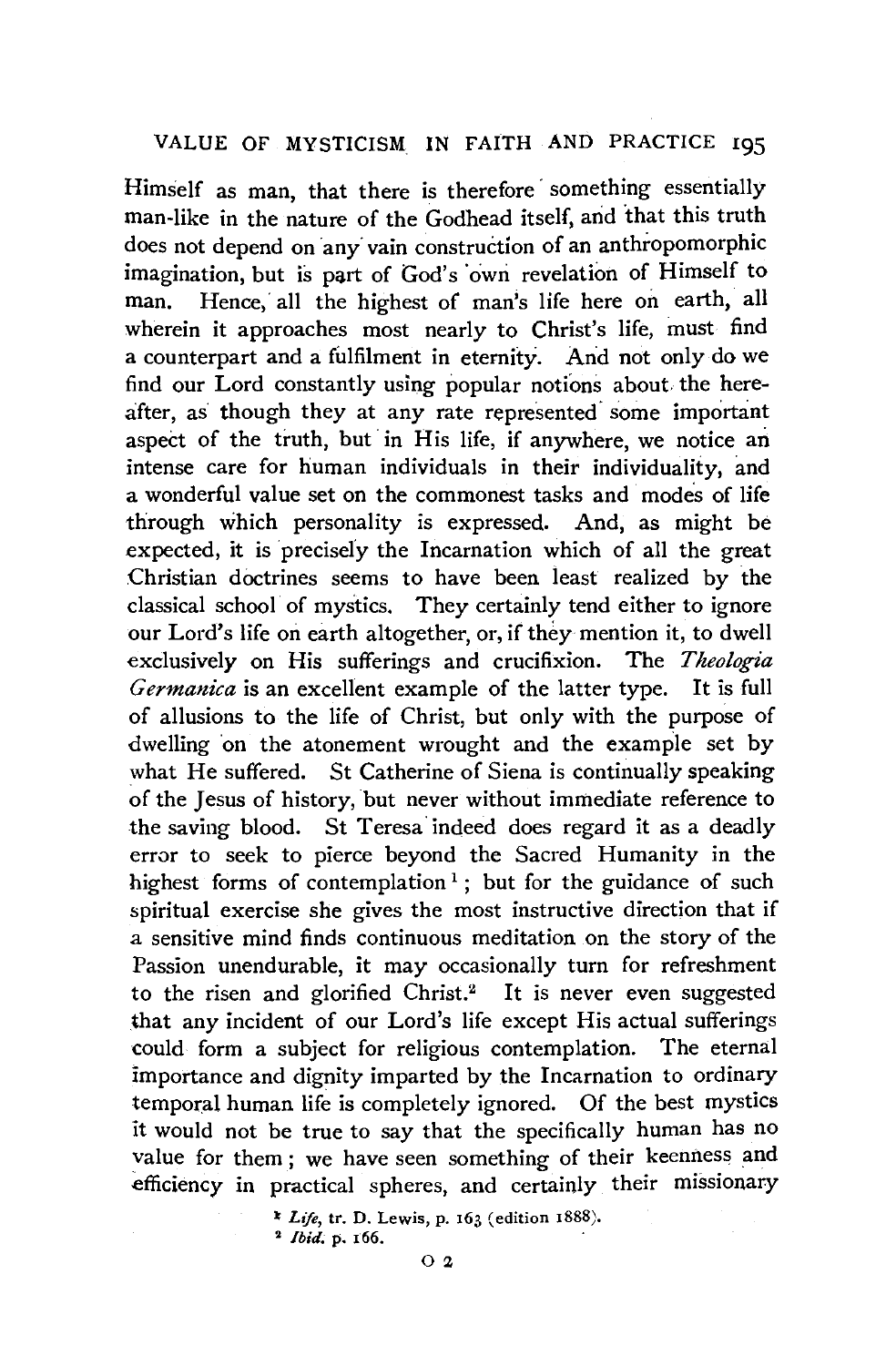zeal is often unquestionable. But to them, human activities and characteristics are, speaking generally, only a means to an ultimate union with a Divine Love which is altogether superhuman and even inhuman in its seeming exclusion of the temporal and the various. The human is transitory, the divine is eternal. The transitory is a means to the eternal, the human to the divine. But the antithesis is rigid : there is no hint of an eternal and absolute value within the transitory itself or of a human nature within the Divinity which should uphold and guarantee it. This is the almost universal<sup>1</sup> false antithesis of Christian mysticism which it is one glory of the Incarnation to overcome. Baron von Hügel indeed calls attention to the fact that even one of the most austere mystics, John of the Cross, does occasionally rise above the level of his more habitual point of view. 'No one ', writes St John, ' desires to be loved except for his goodness; and when we love in this way our love is pleasing to God and in great liberty; and if there be attachment in it there is greater attachment to God.'<sup>2</sup> But in the light of other passages it is but natural to conclude that St John, if pressed, would have admitted the rightfulness of such particular affections to be but a concession to human weakness, a passing phase, incidental to our earthly sojourn, of that one pure love into which they must shortly disappear. Neither here nor in the already quoted passage addressed to one of his penitents 3 do we find any recogni-

1 Catherine of Siena seems to have been a genuine exception in her practice, and in one of her letters she writes, ' The perfect soul rejoices at everything and she does not judge the servants of God nor any rational creature ;\_ nay, she rejoices at every state and every way that she sees, saying, " Thanks be to Thee, Eternal Father, who hast many mansions in Thy House." And she rejoices more at the diverse ways she sees than if she saw all going along one path.' (Quoted by Gardner  $op.$  cit. p. 97.)

<sup>~</sup>Quoted by Baron von Hiigel op. cif. ii p. 353· A passage of similar import occurs in the *Dark Night of the Soul* i 4 § 8: "When the love and affection we give to the creature is purely spiritual and founded on God, the love of God grows with it ; and the more we remember the earthly love, the more also we remember God and desire Him; the one grows apace with the other.' Passages taking the lower point of view are of constant occurrence.<br>1 See p. 193. Surely Baron von Hügel's interpretation of this passage (op. cit. i

p. 68 ; ii p. 354) is a little forced. To take it as shewing that 'affection as pure as it was particular was . . . fully accepted and willed and acknowledged to its immediate object as entirely conformable to his own teaching', is to ignore the first half of the sentence. The words 'all that is now wanting is that I should forget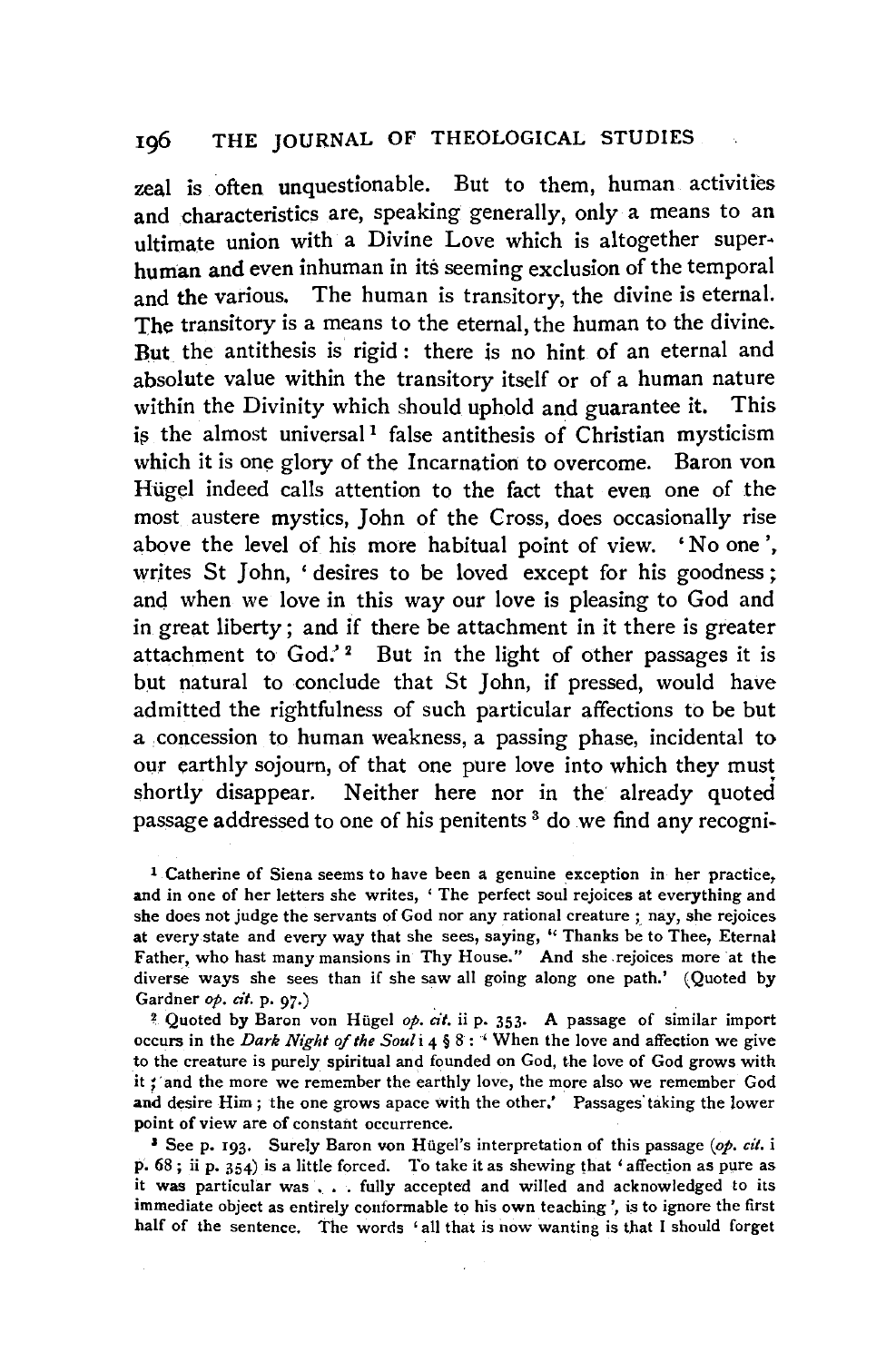tion of the eternal and ultimate value of the specifically human and earthly. We must conclude that the mystic has missed something of the profound and unique meaning of the doctrine of Incarnation in its highest developement. This is the real truth underlying the somewhat exaggerated and undiscriminating attacks on Roman Catholic mysticism, which are associated with the names of A. Harnack and W. Herrmann. It would be an exaggeration to assert with Harnack that the mystics ' always lacked their full momentum so long as they took any notice of whatever was outside of God and the soul'<sup>1</sup> or with Herrmann, that when the mystic has 'found God', he has 'left Christ behind<sup>'2</sup>; but it is undeniable that the mystics never realized the full significance of the fact that God's supreme revelation of Himself took the form of an ordinary human and temporal life in the world.

But on the other hand, Christianity does a great deal more than furnish a vague support of the popular view of eternity: it also supplies its corrective by emphasizing the complementary truth grasped by the mystic. Christianity could never allow popular imagination to depict heaven as simply the intensification of all it happens to find most pleasant on earth. And it provides an objection to such wild ideas deeper even than their intellectual absurdity. For, side by side with the Incarnation which is the guarantee of self-realization, it sets the Cross, the symbol of self-denial. If Christianity teaches anything clearly, it teaches that all human visions and aspirations are clogged and marred by sin. Hence, whatever we may ultimately keep in eternity, we must abandon all to possess it. We must give up our very lives if we would save them. The kingdom of God is a pearl of great price which cannot be bought for less than all that the merchant has. While this sacrifice is being accomplished we must see in a glass darkly, and every human imperfection is but another speck of dust which clouds and blurs the vision. This truth may be realized in a fervour of

you' seem to shew that after putting his penitent in the path of salvation, John had decided scruples about continuing the acquaintanceship. The case then is very much in point.<br><sup>1</sup> Lehrbuch der Dogmengeschichte iii p. 382, quoted by Herrmann *The Communion* 

*of the Christian with God* p. 23. 2 Herrmann *op. cit.* p. 30.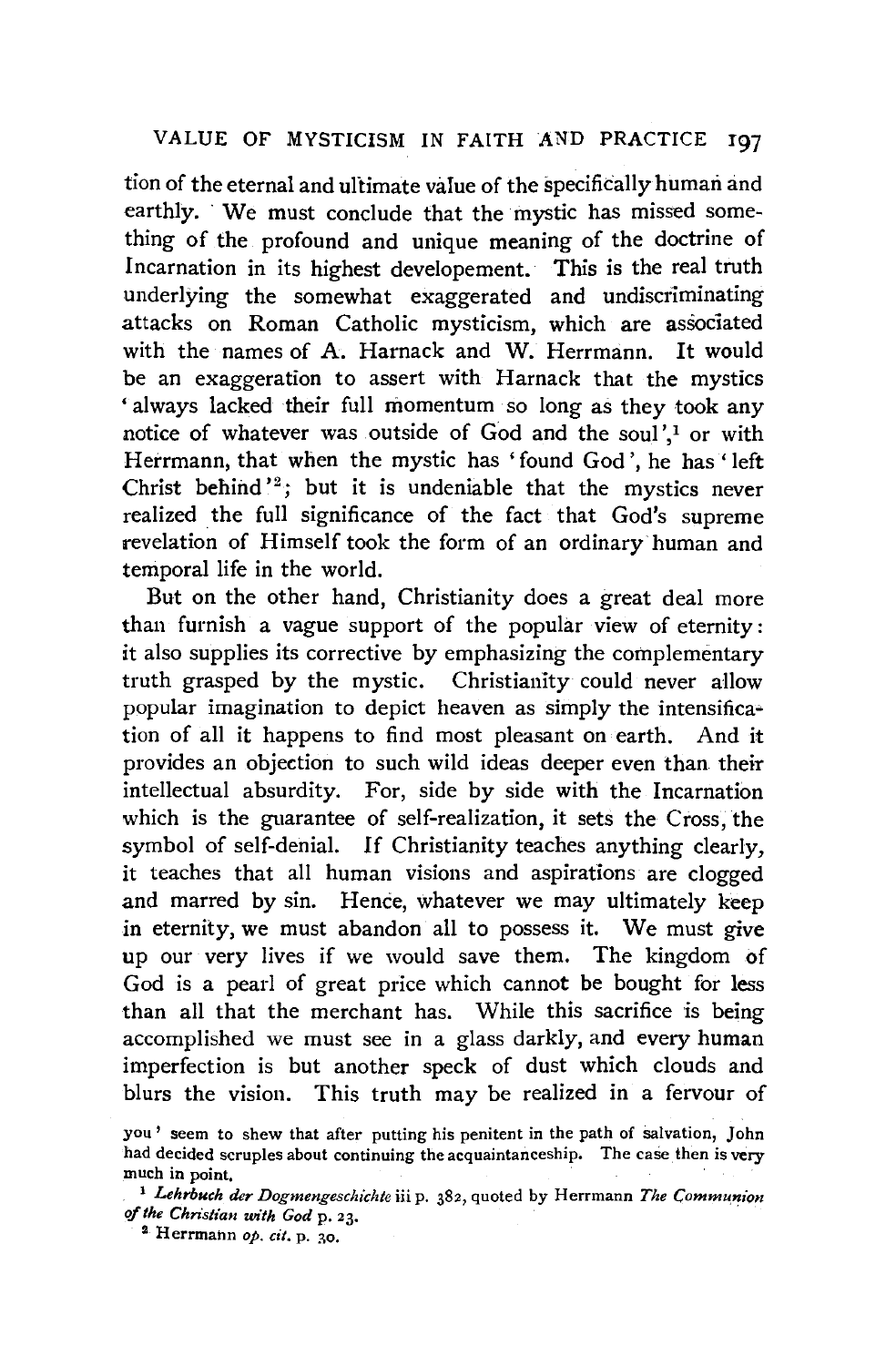#### Ig8 THE ·.jOURNAL OF THEOLOGICAL STUDIES

religious humility or in the colder fit of common sense; but it remains the first great lesson to be learned by all. This, the mystics have seen with overwhelming clearness; and, not despairing, they have caught the glow of everlasting hope which lurks in its fullest appreciation. They have felt with an intense conviction that the love of God is the one ground and support of eternal life, and that indeed there are many human colours which can by no means be made to lie on such a canvas. Popular faith may, in virtue of the Incarnation, legitimately claim that this teaching taken by itself and in an exclusive sense is onesided, and that all the best in human individuality and particularity must be preserved. But the very same religion, which alone supports its claim, forbids it to pretend to know how much eternity can keep or how the mortal can put on immortality.

In any case, it must always be recognized that one supreme problem which confronts any church claiming catholicity is to combine in the society, if never completely in the individual, the heroism of the mystic path of renunciation with the no less divine normality of the ordinary religious life. Both elements are essential to a true religion ; yet each seems to exclude the other. There are three conceivable ways in which a harmony might be effected.

The first, and perhaps the most obvious, is to make the experience of the mystic in all cases finally normative, and to assign a merely educational, though very real, value to those popular beliefs which tend to find eternity in and through the purest forms of earthly attachment and desire. This view indeed is at once defensible and attractive; and no doubt it has been widely held by thoughtful and Christian minds. The only real objection to it lies in the suggestion the foregoing pages have put forward, that the general religious feeling of mankind seems to centre in a claim which the Gospel-story appears in a measure to admit and justify, but for which the mystical heaven cannot be stretched to find a place. If this is so, it is difficult to represent the mystical view as simply a higher level of religious thought up to which the popular mind can naturally expand and develope. And then the terrible danger begins to shew itself, of admitting two doctrines and two lives, an exoteric and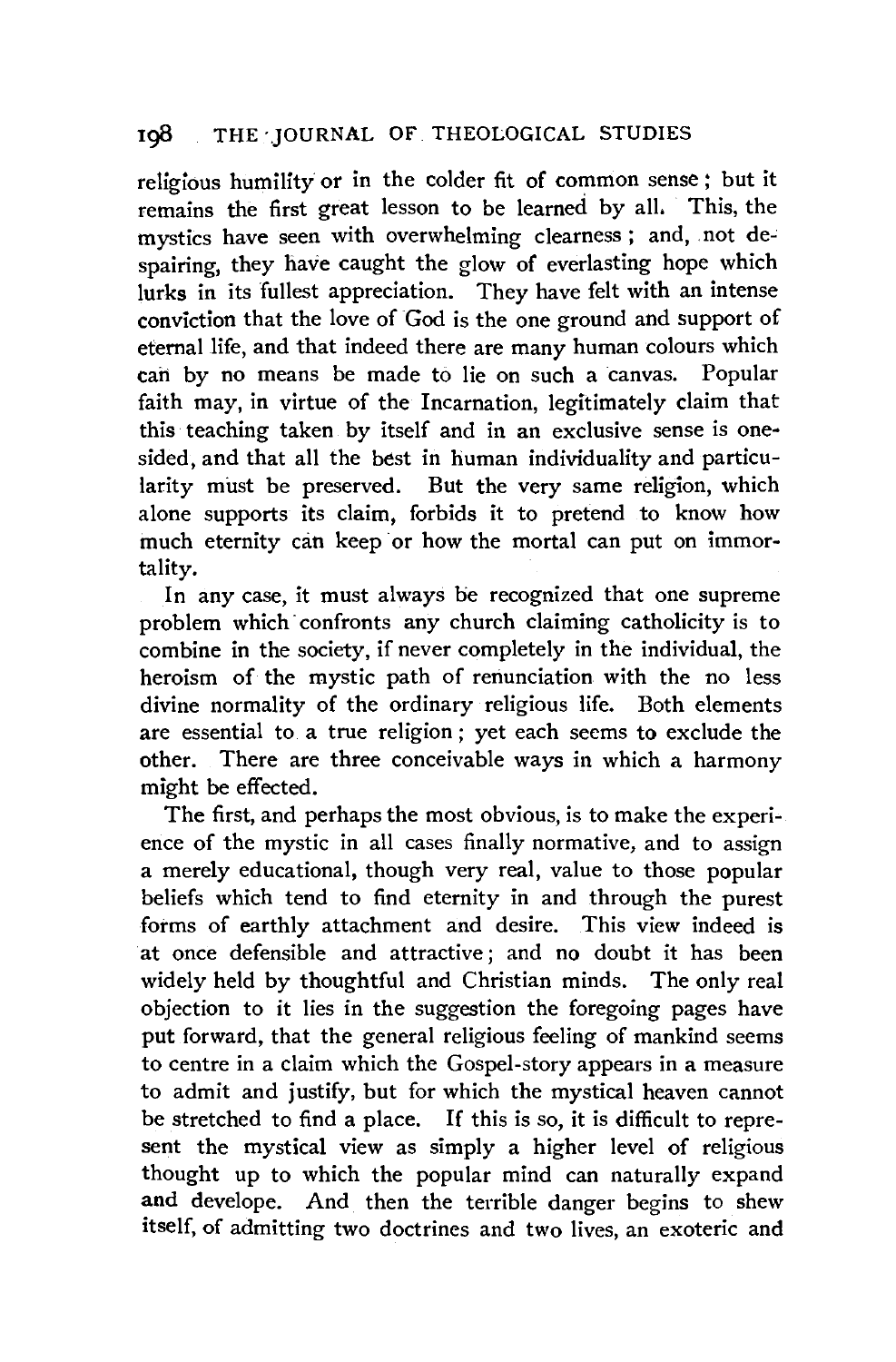an esoteric way, within the fold of the Christian faith ; and we become entangled in all the evil duplicity of the system which Clement of Alexandria so light-heartedly set forth.

The second solution is to adopt a boldly anti-mystical position and, while admitting the value abnormal experiences may have for certain oddly constituted individuals, to declare roundly that to consider them as in any sense special manifestations of God's presence is, broadly speaking, a mistake. This conclusion, however, would be contrary to the whole bent of true Catholicism ; and we have seen that, once mysticism is rightly understood and criticized, neither ethics, nor science, nor theology, could justify us in disparaging a side of religious experience the worth of which has been so abundantly proved in the past, and for which there is still such ample scope in the present. It is just the loss of that sense of direct contact with the eternal which is perhaps the most dangerous weakness of the modern world.

It has been the task of this essay very dimly and uncertainly to suggest that the theology of the Cross and the Incarnation seems to make a third way of reconciliation possible, a way in which these two sides of religion, which seem so profoundly opposed, may in the end be found true complements of each other. The Cross represents the negative side of the Christian call, the aspect of renunciation and suffering. The Incarnation and the Resurrection convey its positive gospel of consecration and life. To all Christian lives both elements are essential, and, indeed, in one very real sense they are inseparable from each other; for the renunciation which belongs to the Cross is rooted in the grand affirmation of God's all-sustaining love and presence, while consecration is only possible on earth through self-denial. Yet it may well be that some are called to set forth more especially than others the life of renunciation; and it would appear that it is only at the level of renunciation, when the realization of the Cross absorbs the consciousness almost to the exclusion of other aspects of Christian truth, that man attains a special and mystic sense of contact with the Divine. Certainly in a sinful world it is not hard to understand why an experience of eternity which transcends the . Cross cannot be granted to the human soul. The mystic apprehension of Christianity, therefore, though supremely true, is partial; and